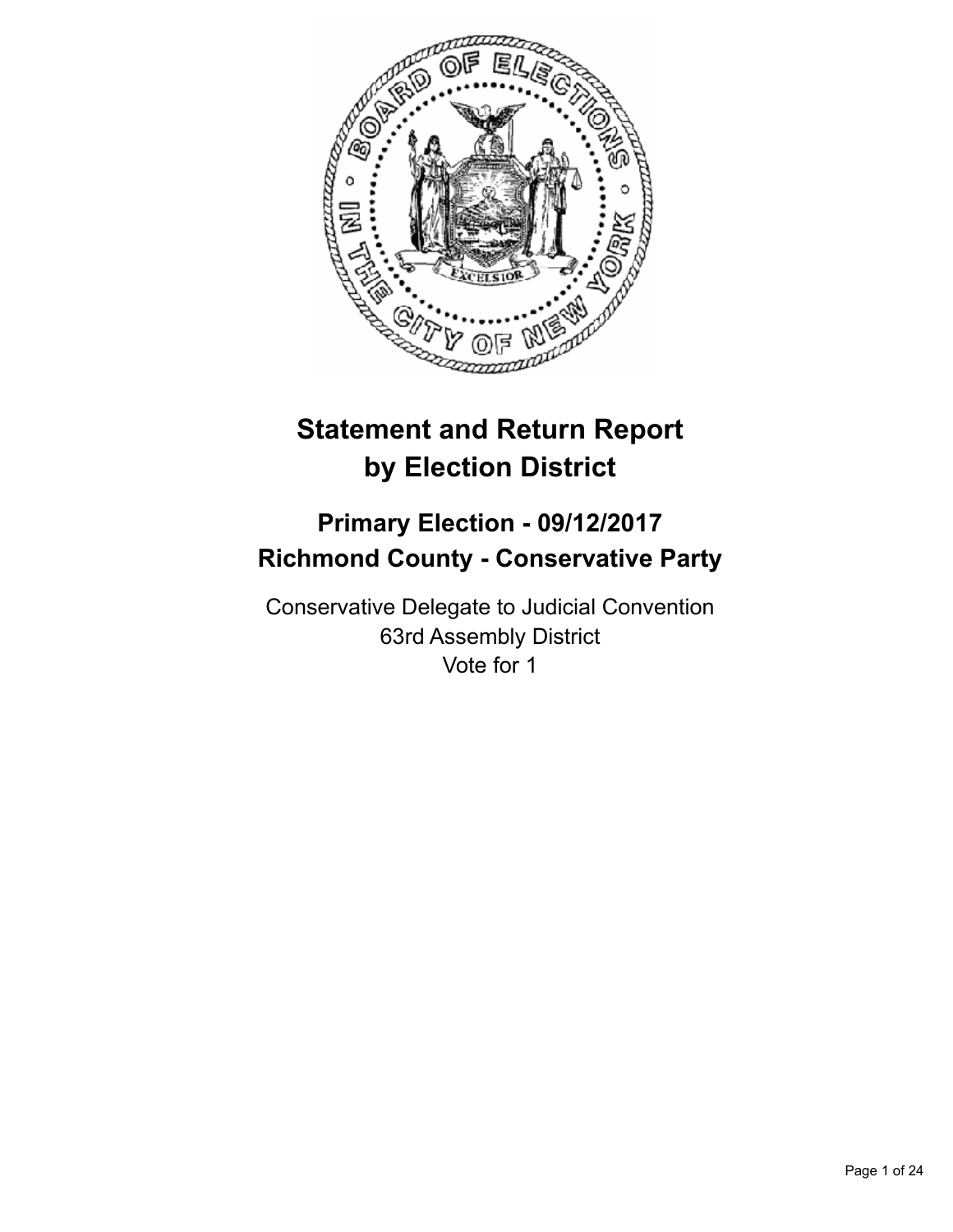

| <b>Total Votes</b>                                       | $\mathbf 0$ |
|----------------------------------------------------------|-------------|
| ROLAND H. STEWART                                        | 0           |
| SAMUEL T. PIROZZOLO JR.                                  | 0           |
| <b>Total Applicable Ballots</b>                          | 0           |
| Less - Inapplicable Federal/Special Presidential Ballots | $\Omega$    |
| <b>Total Ballots</b>                                     | 0           |
| AFFIDAVIT                                                | $\Omega$    |
| ABSENTEE / MILITARY                                      | 0           |
| MANUALLY COUNTED EMERGENCY                               | 0           |
| PUBLIC COUNTER                                           | $\Omega$    |

#### **002/63**

| PUBLIC COUNTER                                           | 0            |
|----------------------------------------------------------|--------------|
| MANUALLY COUNTED EMERGENCY                               | $\Omega$     |
| ABSENTEE / MILITARY                                      | $\Omega$     |
| AFFIDAVIT                                                | 0            |
| <b>Total Ballots</b>                                     | 0            |
| Less - Inapplicable Federal/Special Presidential Ballots | $\Omega$     |
| <b>Total Applicable Ballots</b>                          | 0            |
| SAMUEL T. PIROZZOLO JR.                                  | $\mathbf{0}$ |
| ROLAND H. STEWART                                        | $\mathbf{0}$ |
| <b>Total Votes</b>                                       | 0            |
|                                                          |              |

### **003/63**

| <b>Total Votes</b>                                       | 0        |
|----------------------------------------------------------|----------|
| ROLAND H. STEWART                                        | $\Omega$ |
| SAMUEL T. PIROZZOLO JR.                                  | $\Omega$ |
| <b>Total Applicable Ballots</b>                          | 0        |
| Less - Inapplicable Federal/Special Presidential Ballots | $\Omega$ |
| <b>Total Ballots</b>                                     | 0        |
| AFFIDAVIT                                                | 0        |
| ABSENTEE / MILITARY                                      | 0        |
| MANUALLY COUNTED EMERGENCY                               | 0        |
| <b>PUBLIC COUNTER</b>                                    | 0        |

| <b>PUBLIC COUNTER</b>                                    |          |
|----------------------------------------------------------|----------|
| MANUALLY COUNTED EMERGENCY                               | 0        |
| ABSENTEE / MILITARY                                      | $\Omega$ |
| AFFIDAVIT                                                | 0        |
| <b>Total Ballots</b>                                     |          |
| Less - Inapplicable Federal/Special Presidential Ballots | 0        |
| <b>Total Applicable Ballots</b>                          |          |
| SAMUEL T. PIROZZOLO JR.                                  |          |
| ROLAND H. STEWART                                        | O        |
| <b>Total Votes</b>                                       |          |
|                                                          |          |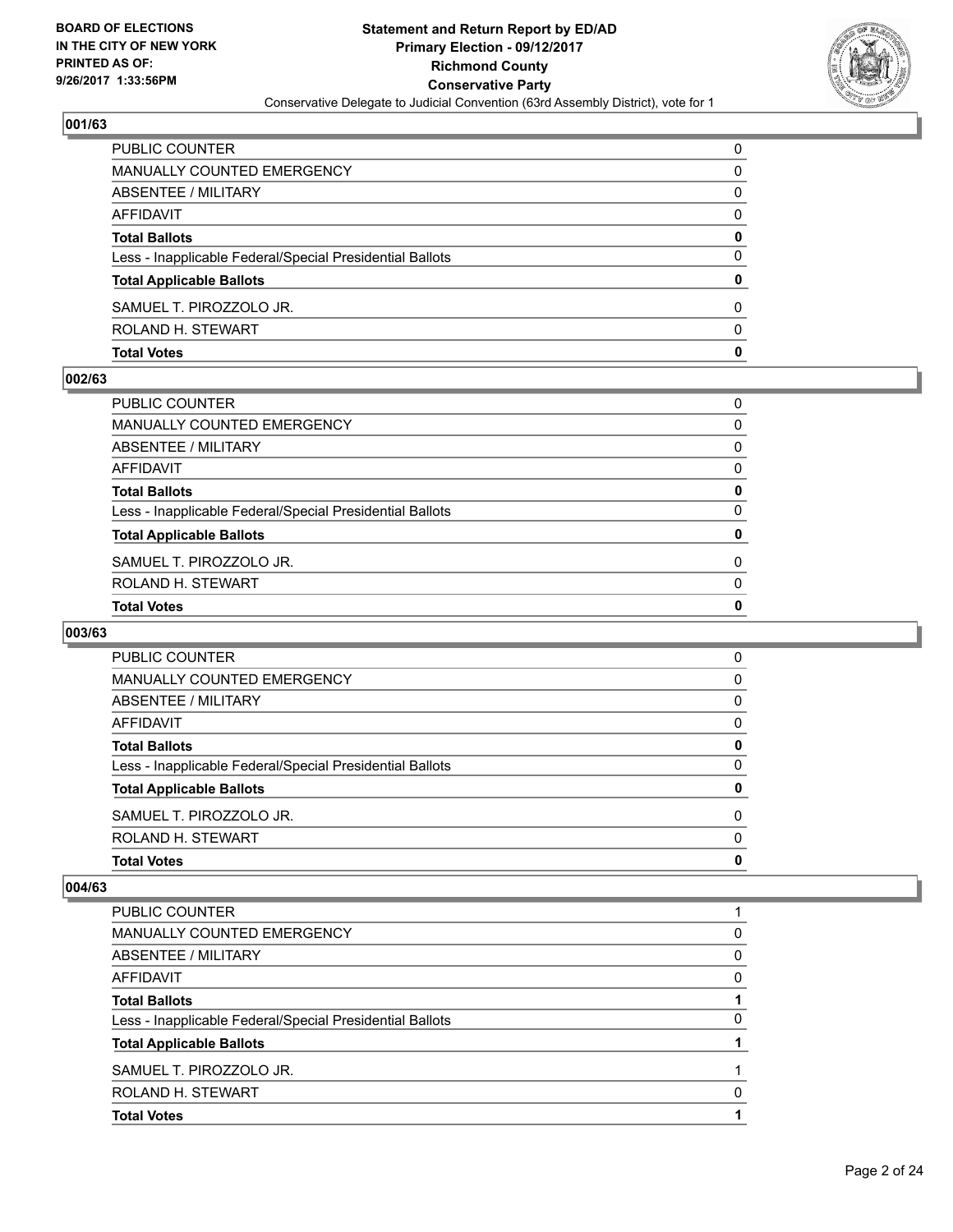

| <b>Total Votes</b>                                       |   |
|----------------------------------------------------------|---|
| ROLAND H. STEWART                                        | O |
| SAMUEL T. PIROZZOLO JR.                                  |   |
| <b>Total Applicable Ballots</b>                          |   |
| Less - Inapplicable Federal/Special Presidential Ballots | 0 |
| <b>Total Ballots</b>                                     |   |
| AFFIDAVIT                                                | 0 |
| ABSENTEE / MILITARY                                      | 0 |
| MANUALLY COUNTED EMERGENCY                               | 0 |
| PUBLIC COUNTER                                           |   |

#### **006/63**

| <b>PUBLIC COUNTER</b>                                    | 2            |
|----------------------------------------------------------|--------------|
| <b>MANUALLY COUNTED EMERGENCY</b>                        | 0            |
| ABSENTEE / MILITARY                                      | 0            |
| AFFIDAVIT                                                | 0            |
| <b>Total Ballots</b>                                     | $\mathbf{2}$ |
| Less - Inapplicable Federal/Special Presidential Ballots | 0            |
| <b>Total Applicable Ballots</b>                          | 2            |
| SAMUEL T. PIROZZOLO JR.                                  | 0            |
| ROLAND H. STEWART                                        | 0            |
| SAL ALBANESE (WRITE-IN)                                  | 2            |
| <b>Total Votes</b>                                       | $\mathbf{2}$ |

### **007/63**

| <b>PUBLIC COUNTER</b>                                    | 0 |
|----------------------------------------------------------|---|
| MANUALLY COUNTED EMERGENCY                               | 0 |
| ABSENTEE / MILITARY                                      | 0 |
| AFFIDAVIT                                                | 0 |
| <b>Total Ballots</b>                                     | 0 |
| Less - Inapplicable Federal/Special Presidential Ballots | 0 |
| <b>Total Applicable Ballots</b>                          | 0 |
| SAMUEL T. PIROZZOLO JR.                                  | 0 |
| ROLAND H. STEWART                                        | 0 |
| <b>Total Votes</b>                                       | 0 |

| ROLAND H. STEWART<br><b>Total Votes</b>                  | 0        |
|----------------------------------------------------------|----------|
| SAMUEL T. PIROZZOLO JR.                                  |          |
| <b>Total Applicable Ballots</b>                          |          |
| Less - Inapplicable Federal/Special Presidential Ballots | 0        |
| <b>Total Ballots</b>                                     |          |
| AFFIDAVIT                                                | 0        |
| ABSENTEE / MILITARY                                      | $\Omega$ |
| <b>MANUALLY COUNTED EMERGENCY</b>                        | 0        |
| PUBLIC COUNTER                                           |          |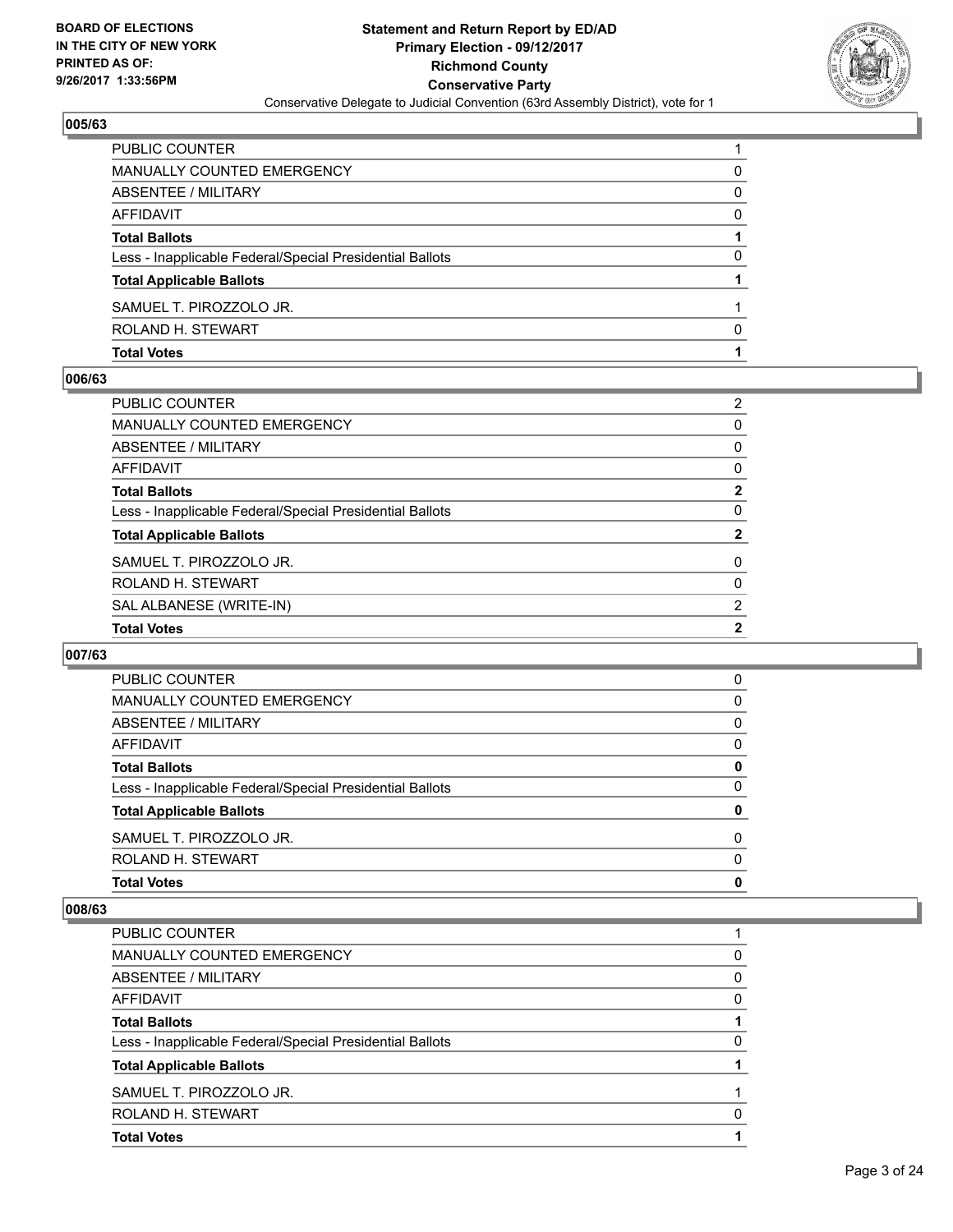

| <b>Total Votes</b>                                       | 0 |
|----------------------------------------------------------|---|
| ROLAND H. STEWART                                        | 0 |
| SAMUEL T. PIROZZOLO JR.                                  | 0 |
| <b>Total Applicable Ballots</b>                          | 0 |
| Less - Inapplicable Federal/Special Presidential Ballots | 0 |
| <b>Total Ballots</b>                                     | 0 |
| AFFIDAVIT                                                | 0 |
| ABSENTEE / MILITARY                                      | 0 |
| MANUALLY COUNTED EMERGENCY                               | 0 |
| PUBLIC COUNTER                                           | 0 |

#### **010/63**

| PUBLIC COUNTER                                           | 0            |
|----------------------------------------------------------|--------------|
| MANUALLY COUNTED EMERGENCY                               | $\Omega$     |
| ABSENTEE / MILITARY                                      | $\Omega$     |
| AFFIDAVIT                                                | 0            |
| <b>Total Ballots</b>                                     | 0            |
| Less - Inapplicable Federal/Special Presidential Ballots | $\Omega$     |
| <b>Total Applicable Ballots</b>                          | 0            |
| SAMUEL T. PIROZZOLO JR.                                  | $\mathbf{0}$ |
| ROLAND H. STEWART                                        | $\mathbf{0}$ |
| <b>Total Votes</b>                                       | 0            |
|                                                          |              |

# **011/63**

| <b>Total Votes</b>                                       | 0        |
|----------------------------------------------------------|----------|
| ROLAND H. STEWART                                        | $\Omega$ |
| SAMUEL T. PIROZZOLO JR.                                  | 0        |
| <b>Total Applicable Ballots</b>                          | 0        |
| Less - Inapplicable Federal/Special Presidential Ballots | 0        |
| <b>Total Ballots</b>                                     | 0        |
| AFFIDAVIT                                                | 0        |
| ABSENTEE / MILITARY                                      | 0        |
| MANUALLY COUNTED EMERGENCY                               | 0        |
| <b>PUBLIC COUNTER</b>                                    | 0        |

|                                                          | 2 |
|----------------------------------------------------------|---|
| PUBLIC COUNTER                                           |   |
| <b>MANUALLY COUNTED EMERGENCY</b>                        | 0 |
| ABSENTEE / MILITARY                                      | 0 |
| AFFIDAVIT                                                | 0 |
| <b>Total Ballots</b>                                     | 2 |
| Less - Inapplicable Federal/Special Presidential Ballots | 0 |
| <b>Total Applicable Ballots</b>                          | 2 |
| SAMUEL T. PIROZZOLO JR.                                  | 2 |
| ROLAND H. STEWART                                        | 0 |
| <b>Total Votes</b>                                       | 2 |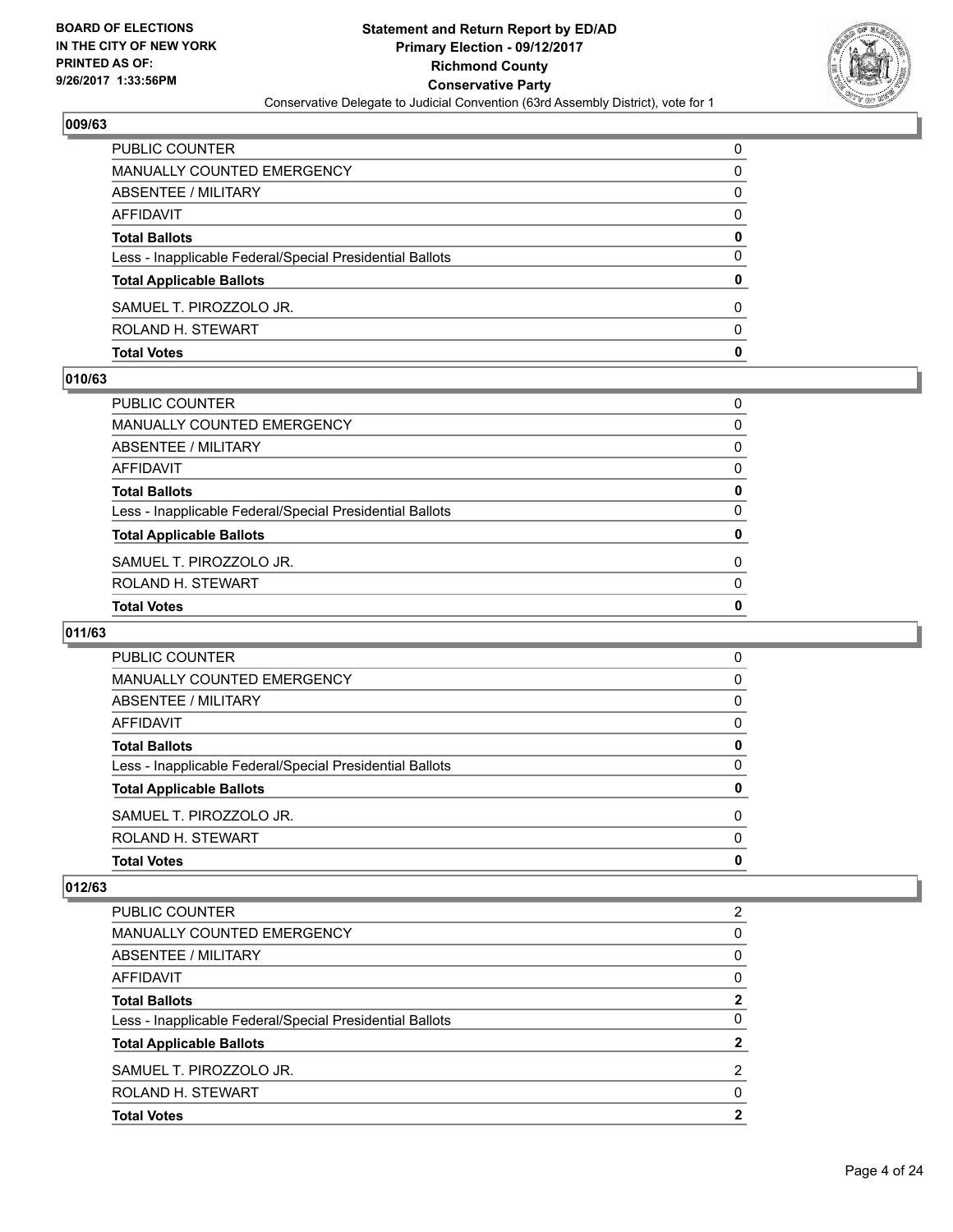

| <b>PUBLIC COUNTER</b>                                    |   |
|----------------------------------------------------------|---|
| MANUALLY COUNTED EMERGENCY                               | 0 |
| ABSENTEE / MILITARY                                      |   |
| AFFIDAVIT                                                | 0 |
| <b>Total Ballots</b>                                     | 2 |
| Less - Inapplicable Federal/Special Presidential Ballots | 0 |
| <b>Total Applicable Ballots</b>                          | 2 |
| SAMUEL T. PIROZZOLO JR.                                  | 0 |
| ROLAND H. STEWART                                        | 2 |
| <b>Total Votes</b>                                       | 2 |

#### **014/63**

| PUBLIC COUNTER                                           | 0            |
|----------------------------------------------------------|--------------|
| MANUALLY COUNTED EMERGENCY                               | $\Omega$     |
| ABSENTEE / MILITARY                                      | $\Omega$     |
| AFFIDAVIT                                                | 0            |
| <b>Total Ballots</b>                                     | 0            |
| Less - Inapplicable Federal/Special Presidential Ballots | $\Omega$     |
| <b>Total Applicable Ballots</b>                          | 0            |
| SAMUEL T. PIROZZOLO JR.                                  | $\mathbf{0}$ |
| ROLAND H. STEWART                                        | $\mathbf{0}$ |
| <b>Total Votes</b>                                       | 0            |
|                                                          |              |

# **015/63**

| <b>Total Votes</b>                                       |          |
|----------------------------------------------------------|----------|
|                                                          | 0        |
| ROLAND H. STEWART                                        | $\Omega$ |
| SAMUEL T. PIROZZOLO JR.                                  | 0        |
| <b>Total Applicable Ballots</b>                          | 0        |
| Less - Inapplicable Federal/Special Presidential Ballots | 0        |
| <b>Total Ballots</b>                                     | 0        |
| AFFIDAVIT                                                | 0        |
| ABSENTEE / MILITARY                                      | 0        |
| MANUALLY COUNTED EMERGENCY                               | 0        |
| <b>PUBLIC COUNTER</b>                                    | 0        |

| <b>Total Votes</b>                                       | 0        |
|----------------------------------------------------------|----------|
| ROLAND H. STEWART                                        | $\Omega$ |
| SAMUEL T. PIROZZOLO JR.                                  | $\Omega$ |
| <b>Total Applicable Ballots</b>                          | 0        |
| Less - Inapplicable Federal/Special Presidential Ballots | 0        |
| <b>Total Ballots</b>                                     | 0        |
| AFFIDAVIT                                                | 0        |
| ABSENTEE / MILITARY                                      | $\Omega$ |
| MANUALLY COUNTED EMERGENCY                               | 0        |
| <b>PUBLIC COUNTER</b>                                    | 0        |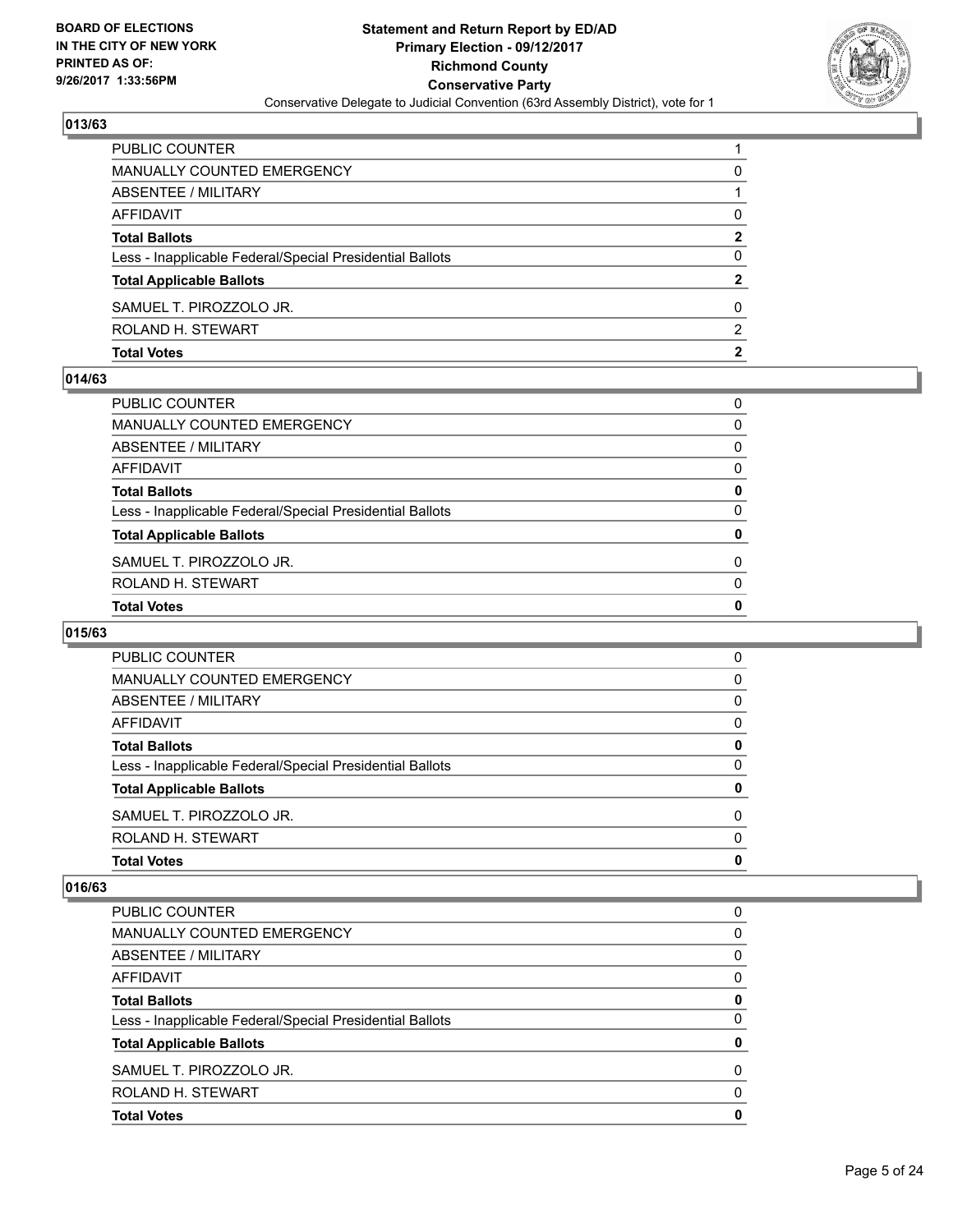

| PUBLIC COUNTER                                           | $\Omega$ |
|----------------------------------------------------------|----------|
| MANUALLY COUNTED EMERGENCY                               | 0        |
| <b>ABSENTEE / MILITARY</b>                               | 0        |
| AFFIDAVIT                                                | 0        |
| <b>Total Ballots</b>                                     | 0        |
| Less - Inapplicable Federal/Special Presidential Ballots | 0        |
| <b>Total Applicable Ballots</b>                          | 0        |
| SAMUEL T. PIROZZOLO JR.                                  | 0        |
| ROLAND H. STEWART                                        | 0        |
| <b>Total Votes</b>                                       | 0        |

#### **018/63**

| <b>Total Votes</b>                                       | $\mathbf{0}$ |
|----------------------------------------------------------|--------------|
|                                                          |              |
| ROLAND H. STEWART                                        | $\mathbf{0}$ |
| SAMUEL T. PIROZZOLO JR.                                  | $\Omega$     |
| <b>Total Applicable Ballots</b>                          | 0            |
| Less - Inapplicable Federal/Special Presidential Ballots | 0            |
| <b>Total Ballots</b>                                     | 0            |
| AFFIDAVIT                                                | 0            |
| ABSENTEE / MILITARY                                      | $\Omega$     |
| MANUALLY COUNTED EMERGENCY                               | $\Omega$     |
| PUBLIC COUNTER                                           | 0            |
|                                                          |              |

# **019/63**

| <b>Total Votes</b>                                       |          |
|----------------------------------------------------------|----------|
|                                                          | 0        |
| ROLAND H. STEWART                                        | $\Omega$ |
| SAMUEL T. PIROZZOLO JR.                                  | 0        |
| <b>Total Applicable Ballots</b>                          | 0        |
| Less - Inapplicable Federal/Special Presidential Ballots | 0        |
| <b>Total Ballots</b>                                     | 0        |
| AFFIDAVIT                                                | 0        |
| ABSENTEE / MILITARY                                      | 0        |
| MANUALLY COUNTED EMERGENCY                               | 0        |
| <b>PUBLIC COUNTER</b>                                    | 0        |

| <b>Total Votes</b>                                       | 0        |
|----------------------------------------------------------|----------|
| ROLAND H. STEWART                                        | $\Omega$ |
| SAMUEL T. PIROZZOLO JR.                                  | 0        |
| <b>Total Applicable Ballots</b>                          | 0        |
| Less - Inapplicable Federal/Special Presidential Ballots | 0        |
| <b>Total Ballots</b>                                     | 0        |
| AFFIDAVIT                                                | 0        |
| ABSENTEE / MILITARY                                      | 0        |
| MANUALLY COUNTED EMERGENCY                               | 0        |
| <b>PUBLIC COUNTER</b>                                    | 0        |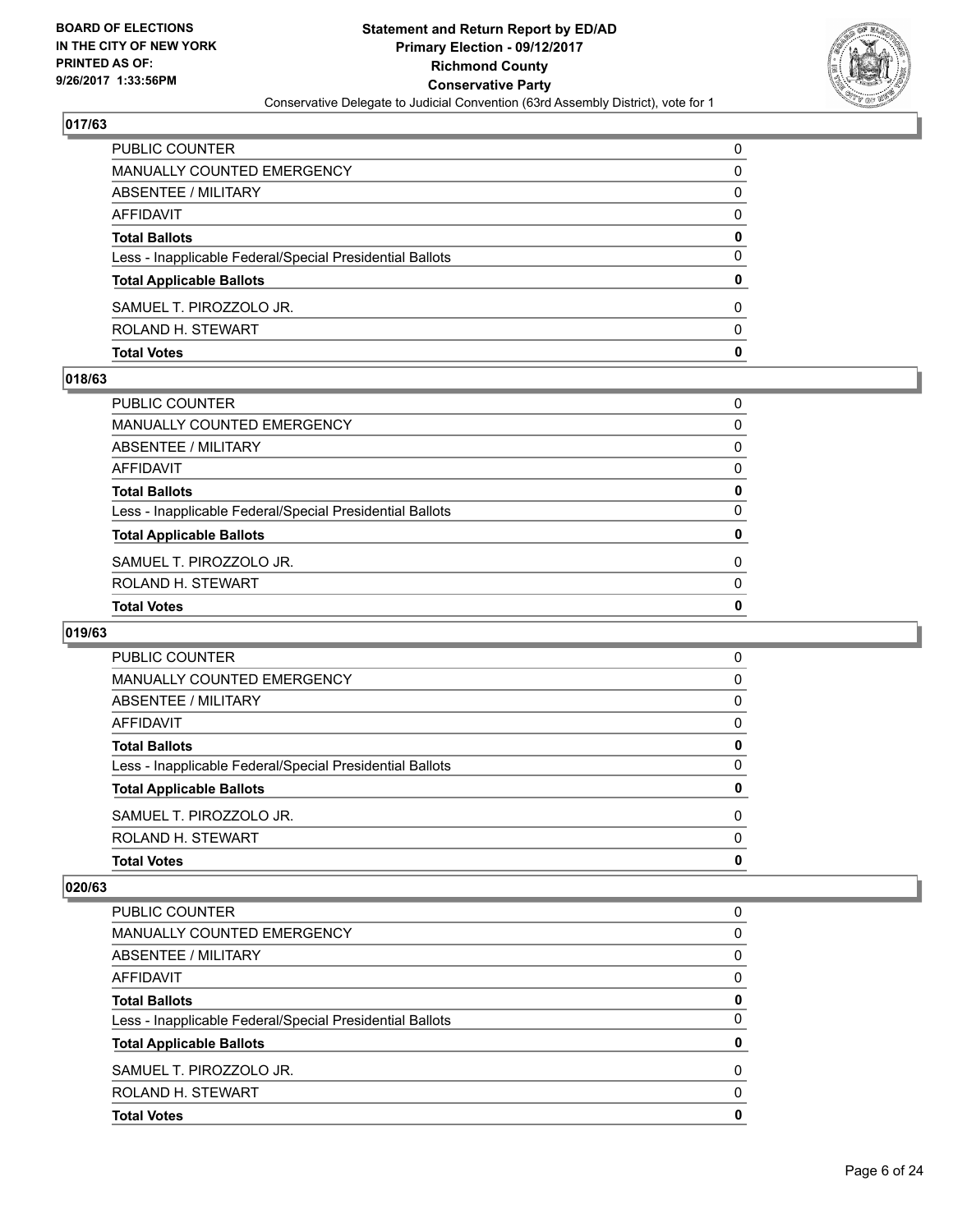

| <b>PUBLIC COUNTER</b>                                    | $\Omega$ |
|----------------------------------------------------------|----------|
| MANUALLY COUNTED EMERGENCY                               | 0        |
| ABSENTEE / MILITARY                                      | 0        |
| AFFIDAVIT                                                | 0        |
| <b>Total Ballots</b>                                     | 0        |
| Less - Inapplicable Federal/Special Presidential Ballots | 0        |
| <b>Total Applicable Ballots</b>                          | 0        |
| SAMUEL T. PIROZZOLO JR.                                  | 0        |
| ROLAND H. STEWART                                        | $\Omega$ |
| <b>Total Votes</b>                                       | 0        |

#### **022/63**

| PUBLIC COUNTER                                           |          |
|----------------------------------------------------------|----------|
| MANUALLY COUNTED EMERGENCY                               | 0        |
| ABSENTEE / MILITARY                                      | 0        |
| AFFIDAVIT                                                | 0        |
| Total Ballots                                            |          |
| Less - Inapplicable Federal/Special Presidential Ballots | 0        |
| <b>Total Applicable Ballots</b>                          |          |
| SAMUEL T. PIROZZOLO JR.                                  | $\Omega$ |
| ROLAND H. STEWART                                        |          |
| <b>Total Votes</b>                                       |          |
|                                                          |          |

# **023/63**

| <b>Total Votes</b>                                       |          |
|----------------------------------------------------------|----------|
|                                                          | 0        |
| ROLAND H. STEWART                                        | $\Omega$ |
| SAMUEL T. PIROZZOLO JR.                                  | 0        |
| <b>Total Applicable Ballots</b>                          | 0        |
| Less - Inapplicable Federal/Special Presidential Ballots | 0        |
| <b>Total Ballots</b>                                     | 0        |
| AFFIDAVIT                                                | 0        |
| ABSENTEE / MILITARY                                      | 0        |
| MANUALLY COUNTED EMERGENCY                               | 0        |
| <b>PUBLIC COUNTER</b>                                    | 0        |

| <b>Total Votes</b>                                       | 0        |
|----------------------------------------------------------|----------|
| ROLAND H. STEWART                                        | 0        |
| SAMUEL T. PIROZZOLO JR.                                  | $\Omega$ |
| <b>Total Applicable Ballots</b>                          | 0        |
| Less - Inapplicable Federal/Special Presidential Ballots | 0        |
| <b>Total Ballots</b>                                     | 0        |
| AFFIDAVIT                                                | 0        |
| ABSENTEE / MILITARY                                      | 0        |
| MANUALLY COUNTED EMERGENCY                               | 0        |
| <b>PUBLIC COUNTER</b>                                    | 0        |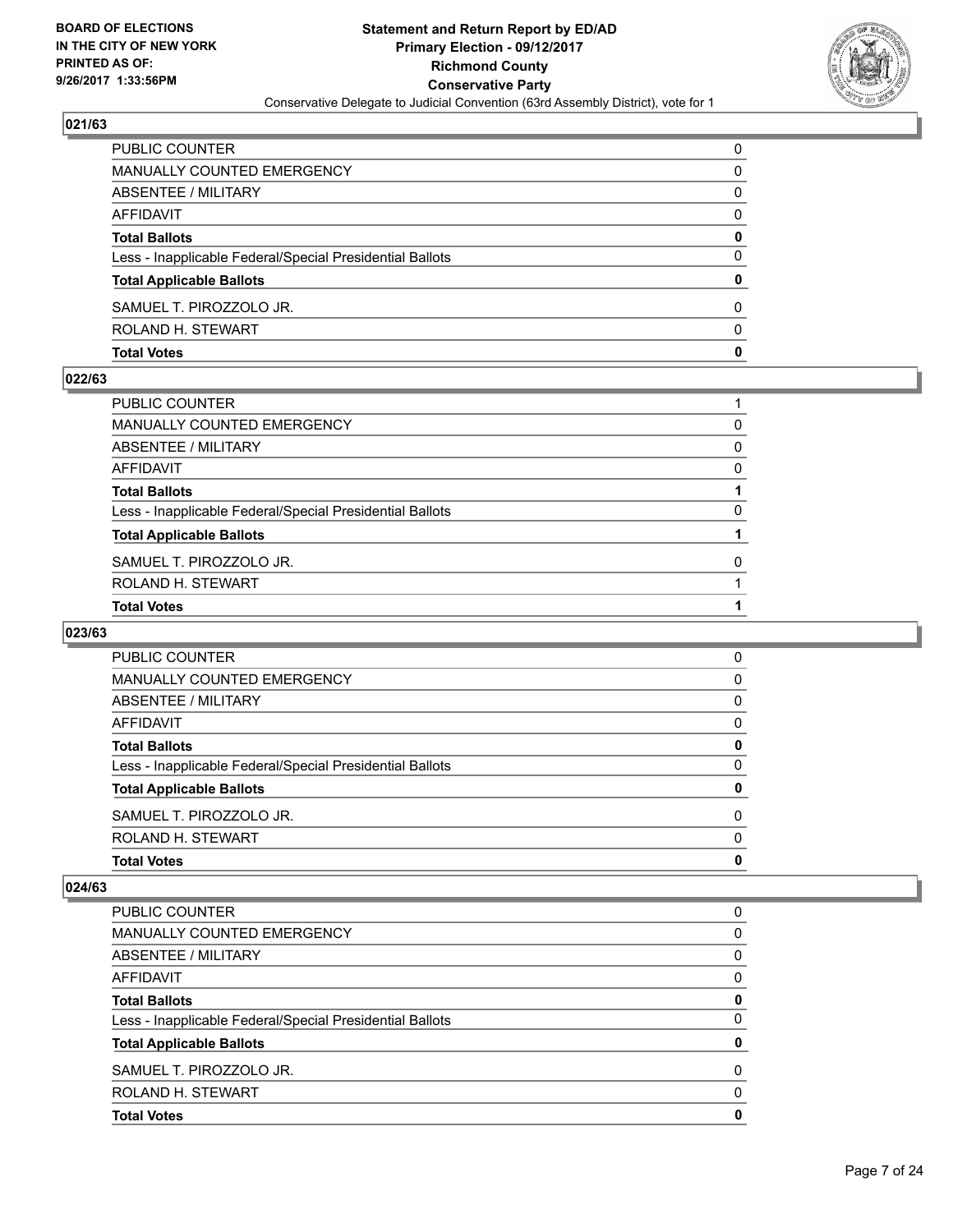

| <b>Total Votes</b>                                       | 0        |
|----------------------------------------------------------|----------|
| ROLAND H. STEWART                                        | 0        |
| SAMUEL T. PIROZZOLO JR.                                  | 0        |
| <b>Total Applicable Ballots</b>                          | 0        |
| Less - Inapplicable Federal/Special Presidential Ballots | 0        |
| <b>Total Ballots</b>                                     | 0        |
| AFFIDAVIT                                                | $\Omega$ |
| ABSENTEE / MILITARY                                      | 0        |
| MANUALLY COUNTED EMERGENCY                               | 0        |
| PUBLIC COUNTER                                           | $\Omega$ |

#### **026/63**

| PUBLIC COUNTER                                           | 0            |
|----------------------------------------------------------|--------------|
| MANUALLY COUNTED EMERGENCY                               | $\Omega$     |
| ABSENTEE / MILITARY                                      | $\Omega$     |
| AFFIDAVIT                                                | 0            |
| <b>Total Ballots</b>                                     | 0            |
| Less - Inapplicable Federal/Special Presidential Ballots | $\Omega$     |
| <b>Total Applicable Ballots</b>                          | 0            |
| SAMUEL T. PIROZZOLO JR.                                  | $\mathbf{0}$ |
| ROLAND H. STEWART                                        | $\mathbf{0}$ |
| <b>Total Votes</b>                                       | 0            |
|                                                          |              |

# **027/63**

| <b>Total Votes</b>                                       | 0        |
|----------------------------------------------------------|----------|
| ROLAND H. STEWART                                        | $\Omega$ |
| SAMUEL T. PIROZZOLO JR.                                  | $\Omega$ |
| <b>Total Applicable Ballots</b>                          | 0        |
| Less - Inapplicable Federal/Special Presidential Ballots | $\Omega$ |
| <b>Total Ballots</b>                                     | 0        |
| AFFIDAVIT                                                | 0        |
| ABSENTEE / MILITARY                                      | 0        |
| MANUALLY COUNTED EMERGENCY                               | 0        |
| <b>PUBLIC COUNTER</b>                                    | 0        |

| <b>Total Votes</b>                                       | 0        |
|----------------------------------------------------------|----------|
| ROLAND H. STEWART                                        | 0        |
| SAMUEL T. PIROZZOLO JR.                                  | $\Omega$ |
| <b>Total Applicable Ballots</b>                          | 0        |
| Less - Inapplicable Federal/Special Presidential Ballots | 0        |
| <b>Total Ballots</b>                                     | 0        |
| AFFIDAVIT                                                | 0        |
| ABSENTEE / MILITARY                                      | 0        |
| MANUALLY COUNTED EMERGENCY                               | 0        |
| <b>PUBLIC COUNTER</b>                                    | 0        |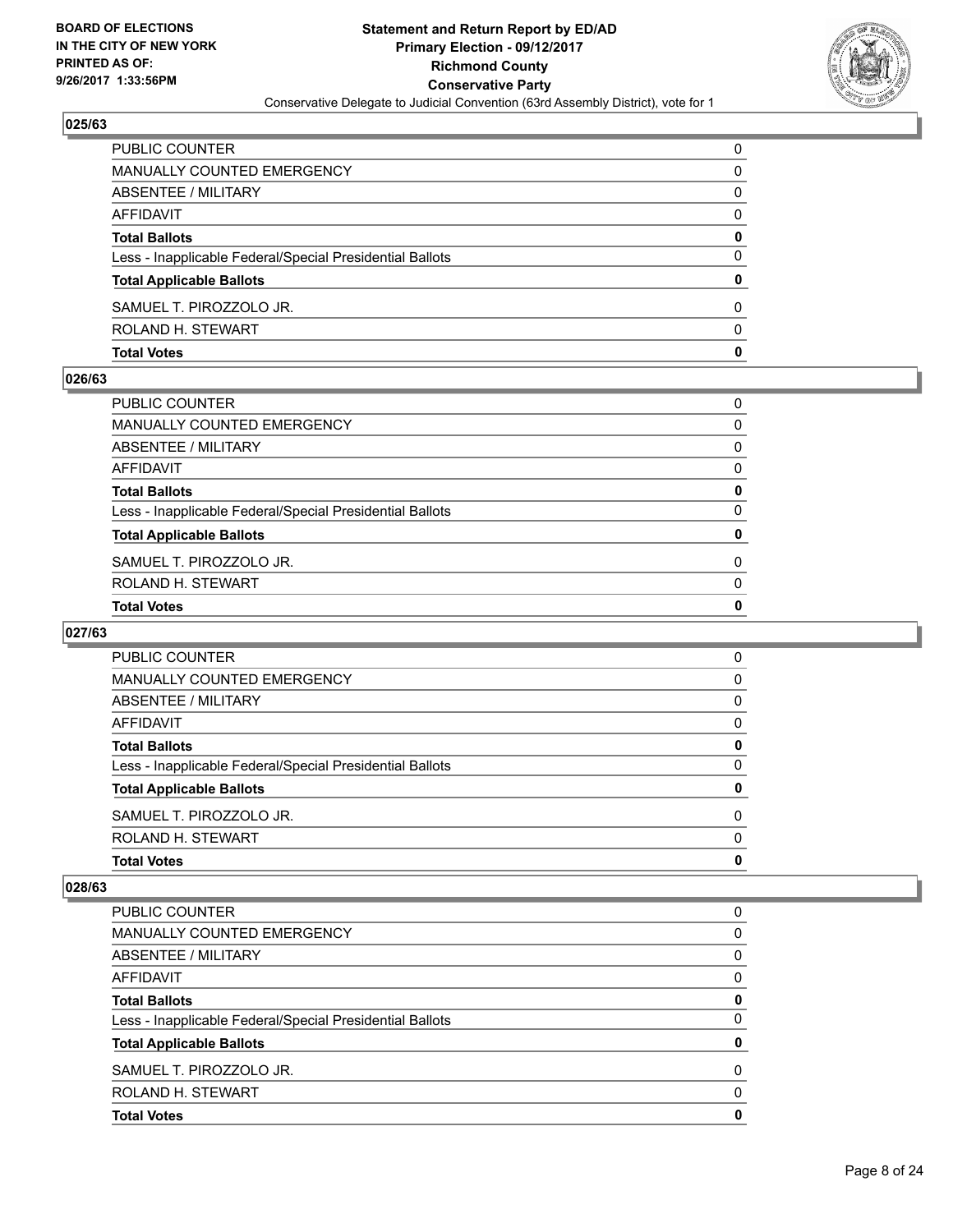

| <b>Total Votes</b>                                       | 0        |
|----------------------------------------------------------|----------|
| ROLAND H. STEWART                                        | 0        |
| SAMUEL T. PIROZZOLO JR.                                  | 0        |
| <b>Total Applicable Ballots</b>                          | 0        |
| Less - Inapplicable Federal/Special Presidential Ballots | 0        |
| <b>Total Ballots</b>                                     | 0        |
| AFFIDAVIT                                                | $\Omega$ |
| <b>ABSENTEE / MILITARY</b>                               | 0        |
| MANUALLY COUNTED EMERGENCY                               | 0        |
| PUBLIC COUNTER                                           | $\Omega$ |

#### **030/63**

| PUBLIC COUNTER                                           | 0            |
|----------------------------------------------------------|--------------|
| MANUALLY COUNTED EMERGENCY                               | $\Omega$     |
| ABSENTEE / MILITARY                                      | $\Omega$     |
| AFFIDAVIT                                                | 0            |
| <b>Total Ballots</b>                                     | 0            |
| Less - Inapplicable Federal/Special Presidential Ballots | $\Omega$     |
| <b>Total Applicable Ballots</b>                          | 0            |
| SAMUEL T. PIROZZOLO JR.                                  | $\mathbf{0}$ |
| ROLAND H. STEWART                                        | $\mathbf{0}$ |
| <b>Total Votes</b>                                       | 0            |
|                                                          |              |

# **031/63**

| <b>Total Votes</b>                                       |          |
|----------------------------------------------------------|----------|
| ROLAND H. STEWART                                        | 0        |
| SAMUEL T. PIROZZOLO JR.                                  |          |
| <b>Total Applicable Ballots</b>                          |          |
| Less - Inapplicable Federal/Special Presidential Ballots | $\Omega$ |
| <b>Total Ballots</b>                                     |          |
| AFFIDAVIT                                                | 0        |
| ABSENTEE / MILITARY                                      |          |
| MANUALLY COUNTED EMERGENCY                               | 0        |
| <b>PUBLIC COUNTER</b>                                    | 0        |

| <b>PUBLIC COUNTER</b>                                    | O |
|----------------------------------------------------------|---|
| <b>MANUALLY COUNTED EMERGENCY</b>                        | 0 |
| ABSENTEE / MILITARY                                      | 0 |
| AFFIDAVIT                                                | 0 |
| <b>Total Ballots</b>                                     | 0 |
| Less - Inapplicable Federal/Special Presidential Ballots | 0 |
| <b>Total Applicable Ballots</b>                          | 0 |
| SAMUEL T. PIROZZOLO JR.                                  | 0 |
| ROLAND H. STEWART                                        | 0 |
| <b>Total Votes</b>                                       | O |
|                                                          |   |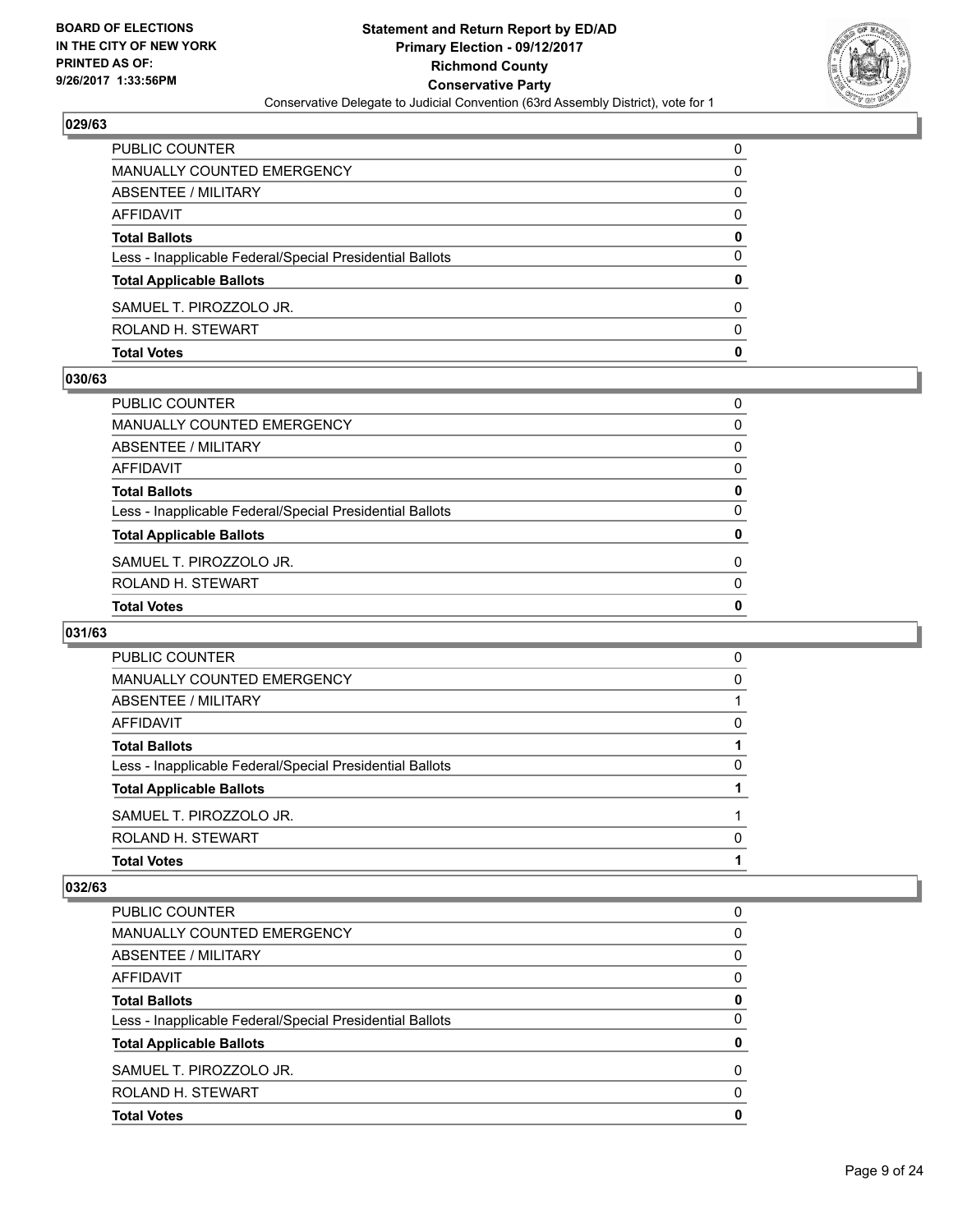

| <b>Total Votes</b>                                       |   |
|----------------------------------------------------------|---|
| ROLAND H. STEWART                                        | n |
| SAMUEL T. PIROZZOLO JR.                                  |   |
| <b>Total Applicable Ballots</b>                          |   |
| Less - Inapplicable Federal/Special Presidential Ballots | 0 |
| <b>Total Ballots</b>                                     |   |
| AFFIDAVIT                                                | 0 |
| ABSENTEE / MILITARY                                      | 0 |
| MANUALLY COUNTED EMERGENCY                               | 0 |
| <b>PUBLIC COUNTER</b>                                    |   |

#### **034/63**

| PUBLIC COUNTER                                           |              |
|----------------------------------------------------------|--------------|
| MANUALLY COUNTED EMERGENCY                               | 0            |
| ABSENTEE / MILITARY                                      | $\mathbf{0}$ |
| AFFIDAVIT                                                | 0            |
| Total Ballots                                            |              |
| Less - Inapplicable Federal/Special Presidential Ballots | 0            |
| <b>Total Applicable Ballots</b>                          |              |
| SAMUEL T. PIROZZOLO JR.                                  |              |
| ROLAND H. STEWART                                        | $\Omega$     |
| <b>Total Votes</b>                                       |              |

# **035/63**

| <b>PUBLIC COUNTER</b>                                    |   |
|----------------------------------------------------------|---|
| <b>MANUALLY COUNTED EMERGENCY</b>                        | 0 |
| ABSENTEE / MILITARY                                      |   |
| AFFIDAVIT                                                | 0 |
| <b>Total Ballots</b>                                     | 2 |
| Less - Inapplicable Federal/Special Presidential Ballots | 0 |
| <b>Total Applicable Ballots</b>                          | 2 |
| SAMUEL T. PIROZZOLO JR.                                  |   |
| ROLAND H. STEWART                                        | 0 |
| UNCOUNTED WRITE-IN PER STATUTE (WRITE-IN)                |   |
| <b>Total Votes</b>                                       | 2 |
|                                                          |   |

| <b>Total Votes</b>                                       |          |
|----------------------------------------------------------|----------|
| ROLAND H. STEWART                                        |          |
| SAMUEL T. PIROZZOLO JR.                                  | $\Omega$ |
| <b>Total Applicable Ballots</b>                          |          |
| Less - Inapplicable Federal/Special Presidential Ballots | 0        |
| <b>Total Ballots</b>                                     |          |
| AFFIDAVIT                                                | 0        |
| ABSENTEE / MILITARY                                      |          |
| <b>MANUALLY COUNTED EMERGENCY</b>                        | 0        |
| PUBLIC COUNTER                                           | 0        |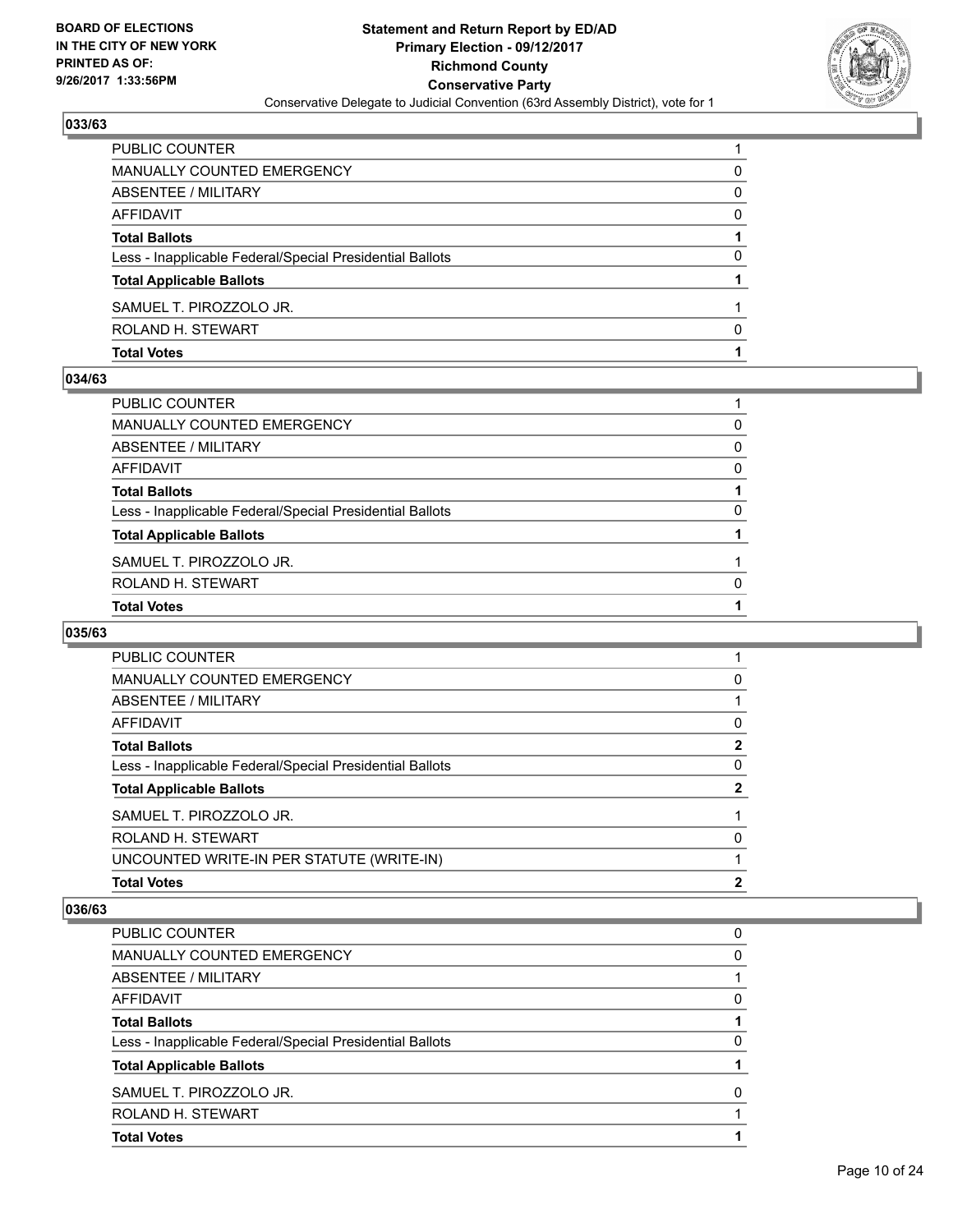

| <b>Total Votes</b>                                       |          |
|----------------------------------------------------------|----------|
| ROLAND H. STEWART                                        | O        |
| SAMUEL T. PIROZZOLO JR.                                  |          |
| <b>Total Applicable Ballots</b>                          |          |
| Less - Inapplicable Federal/Special Presidential Ballots | 0        |
| <b>Total Ballots</b>                                     |          |
| AFFIDAVIT                                                | $\Omega$ |
| ABSENTEE / MILITARY                                      | 0        |
| MANUALLY COUNTED EMERGENCY                               | 0        |
| <b>PUBLIC COUNTER</b>                                    |          |

#### **038/63**

| $\mathbf{0}$<br>$\mathbf{0}$ |
|------------------------------|
|                              |
|                              |
| 0                            |
| 0                            |
| $\mathbf{0}$                 |
| 0                            |
| $\mathbf{0}$                 |
| $\mathbf{0}$                 |
| $\Omega$                     |
| 0                            |
|                              |

# **039/63**

| <b>Total Votes</b>                                       | 0        |
|----------------------------------------------------------|----------|
| ROLAND H. STEWART                                        | $\Omega$ |
| SAMUEL T. PIROZZOLO JR.                                  | $\Omega$ |
| <b>Total Applicable Ballots</b>                          | 0        |
| Less - Inapplicable Federal/Special Presidential Ballots | $\Omega$ |
| <b>Total Ballots</b>                                     | 0        |
| AFFIDAVIT                                                | 0        |
| ABSENTEE / MILITARY                                      | 0        |
| MANUALLY COUNTED EMERGENCY                               | 0        |
| <b>PUBLIC COUNTER</b>                                    | 0        |

| <b>Total Votes</b>                                       | 0        |
|----------------------------------------------------------|----------|
| ROLAND H. STEWART                                        | $\Omega$ |
| SAMUEL T. PIROZZOLO JR.                                  | 0        |
| <b>Total Applicable Ballots</b>                          | 0        |
| Less - Inapplicable Federal/Special Presidential Ballots | 0        |
| <b>Total Ballots</b>                                     | 0        |
| AFFIDAVIT                                                | 0        |
| ABSENTEE / MILITARY                                      | 0        |
| MANUALLY COUNTED EMERGENCY                               | 0        |
| <b>PUBLIC COUNTER</b>                                    | 0        |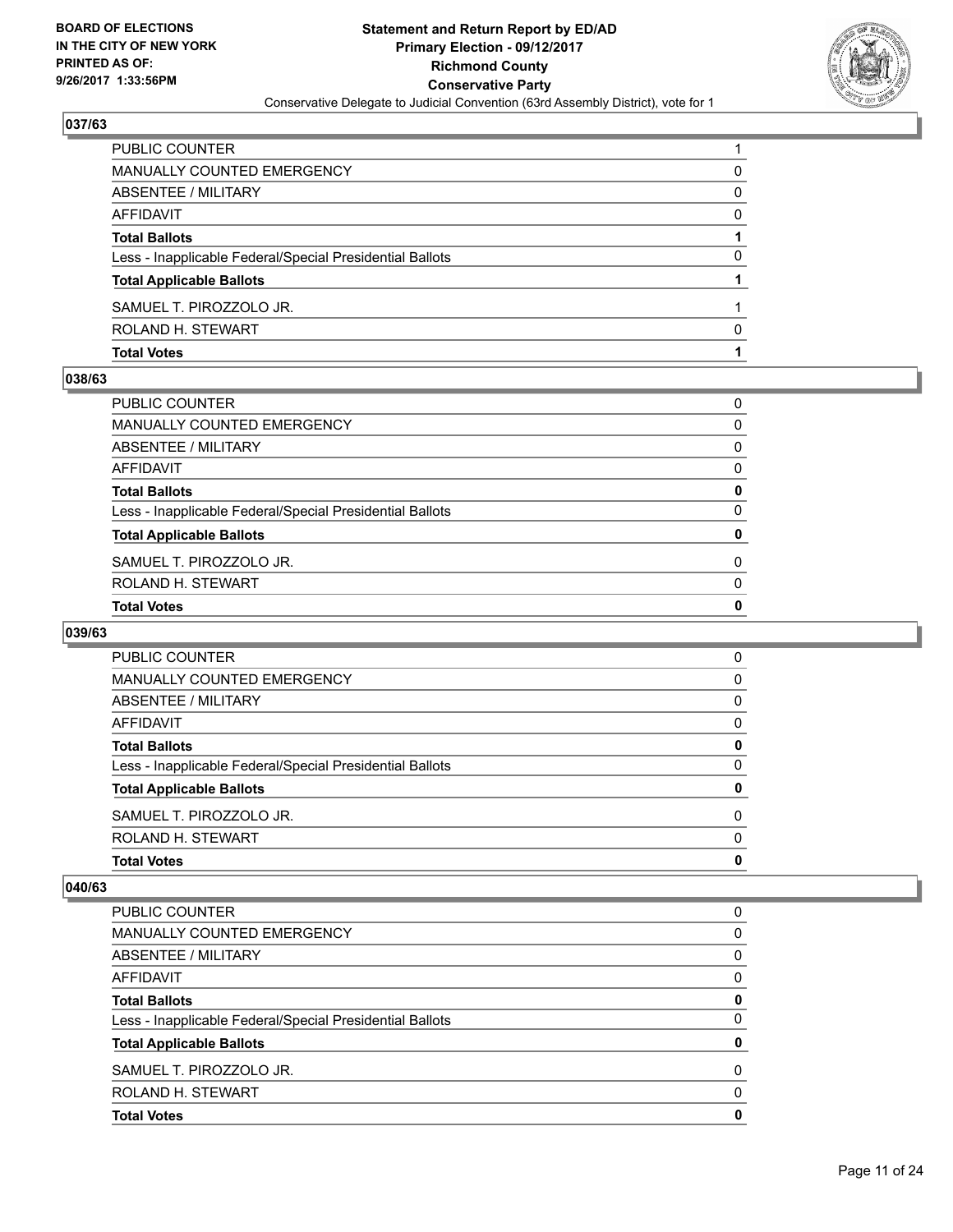

| <b>Total Votes</b>                                       | 0 |
|----------------------------------------------------------|---|
| ROLAND H. STEWART                                        | 0 |
| SAMUEL T. PIROZZOLO JR.                                  | 0 |
| <b>Total Applicable Ballots</b>                          | 0 |
| Less - Inapplicable Federal/Special Presidential Ballots | 0 |
| <b>Total Ballots</b>                                     | 0 |
| AFFIDAVIT                                                | 0 |
| ABSENTEE / MILITARY                                      | 0 |
| MANUALLY COUNTED EMERGENCY                               | 0 |
| PUBLIC COUNTER                                           | 0 |

#### **042/63**

| $\mathbf{0}$<br>$\mathbf{0}$ |
|------------------------------|
|                              |
|                              |
| 0                            |
| 0                            |
| $\mathbf{0}$                 |
| 0                            |
| $\mathbf{0}$                 |
| $\mathbf{0}$                 |
| $\Omega$                     |
| 0                            |
|                              |

# **043/63**

| <b>Total Votes</b>                                       | 0        |
|----------------------------------------------------------|----------|
| ROLAND H. STEWART                                        | $\Omega$ |
| SAMUEL T. PIROZZOLO JR.                                  | $\Omega$ |
| <b>Total Applicable Ballots</b>                          | 0        |
| Less - Inapplicable Federal/Special Presidential Ballots | $\Omega$ |
| <b>Total Ballots</b>                                     | 0        |
| AFFIDAVIT                                                | 0        |
| ABSENTEE / MILITARY                                      | 0        |
| MANUALLY COUNTED EMERGENCY                               | 0        |
| <b>PUBLIC COUNTER</b>                                    | 0        |

| <b>PUBLIC COUNTER</b>                                    |   |
|----------------------------------------------------------|---|
| <b>MANUALLY COUNTED EMERGENCY</b>                        | 0 |
| ABSENTEE / MILITARY                                      | 0 |
| AFFIDAVIT                                                | 0 |
| <b>Total Ballots</b>                                     |   |
| Less - Inapplicable Federal/Special Presidential Ballots | 0 |
| <b>Total Applicable Ballots</b>                          |   |
| SAMUEL T. PIROZZOLO JR.                                  |   |
| ROLAND H. STEWART                                        | 0 |
| <b>Total Votes</b>                                       |   |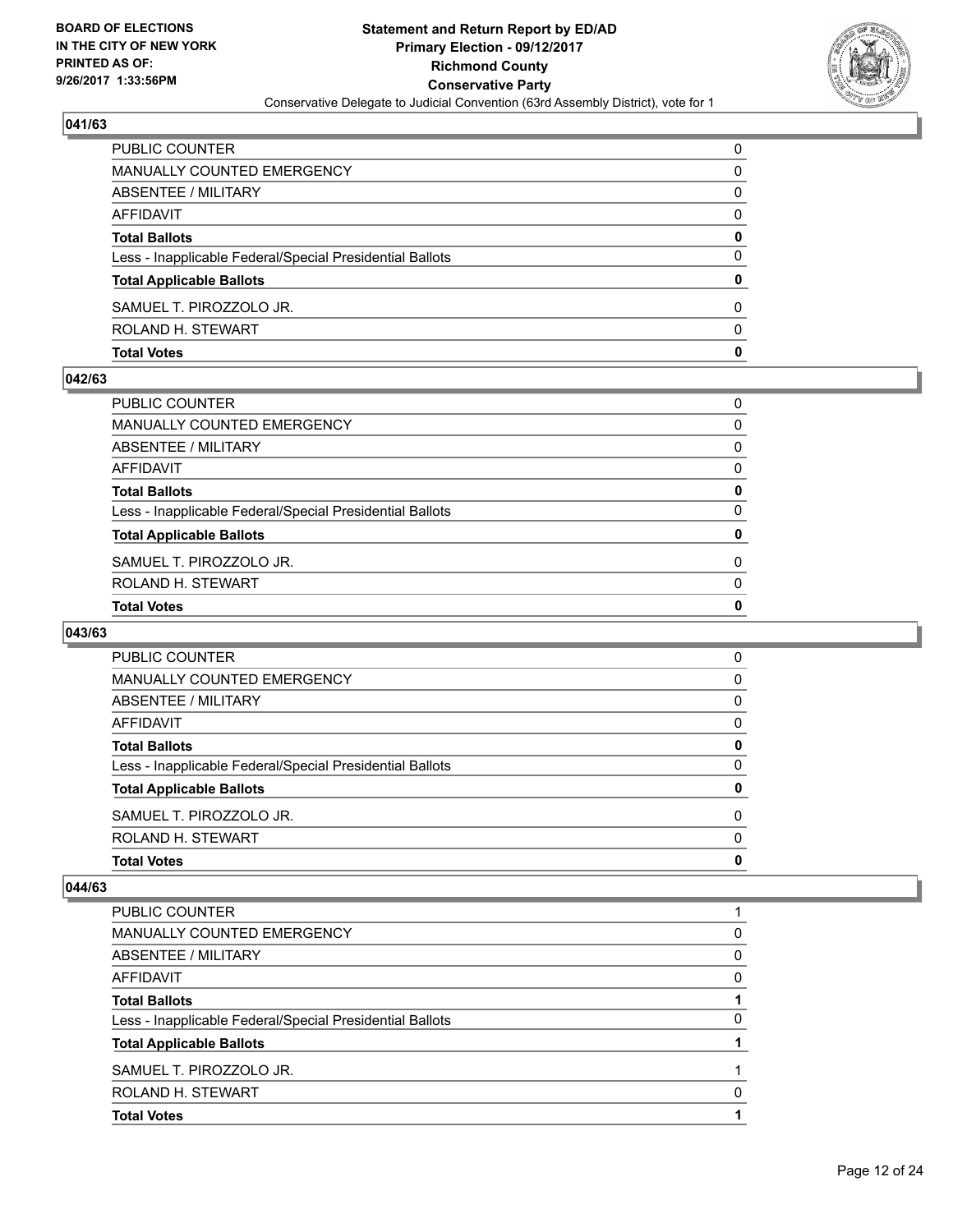

| <b>Total Votes</b>                                       | $\mathbf 0$ |
|----------------------------------------------------------|-------------|
| ROLAND H. STEWART                                        | 0           |
| SAMUEL T. PIROZZOLO JR.                                  | 0           |
| <b>Total Applicable Ballots</b>                          | 0           |
| Less - Inapplicable Federal/Special Presidential Ballots | $\Omega$    |
| <b>Total Ballots</b>                                     | 0           |
| AFFIDAVIT                                                | $\Omega$    |
| ABSENTEE / MILITARY                                      | 0           |
| MANUALLY COUNTED EMERGENCY                               | 0           |
| PUBLIC COUNTER                                           | $\Omega$    |

#### **046/63**

| <b>Total Votes</b>                                       | $\mathbf{0}$ |
|----------------------------------------------------------|--------------|
| ROLAND H. STEWART                                        | $\Omega$     |
| SAMUEL T. PIROZZOLO JR.                                  | $\Omega$     |
| <b>Total Applicable Ballots</b>                          | $\mathbf{0}$ |
| Less - Inapplicable Federal/Special Presidential Ballots | $\Omega$     |
| <b>Total Ballots</b>                                     | 0            |
| AFFIDAVIT                                                | 0            |
| ABSENTEE / MILITARY                                      | $\Omega$     |
| MANUALLY COUNTED EMERGENCY                               | 0            |
| PUBLIC COUNTER                                           | 0            |

# **047/63**

| <b>Total Votes</b>                                       |          |
|----------------------------------------------------------|----------|
| ROLAND H. STEWART                                        | 0        |
| SAMUEL T. PIROZZOLO JR.                                  |          |
| <b>Total Applicable Ballots</b>                          |          |
| Less - Inapplicable Federal/Special Presidential Ballots | $\Omega$ |
| <b>Total Ballots</b>                                     |          |
| AFFIDAVIT                                                | $\Omega$ |
| ABSENTEE / MILITARY                                      | 0        |
| MANUALLY COUNTED EMERGENCY                               | 0        |
| <b>PUBLIC COUNTER</b>                                    |          |

| <b>PUBLIC COUNTER</b>                                    | O |
|----------------------------------------------------------|---|
| <b>MANUALLY COUNTED EMERGENCY</b>                        | 0 |
| ABSENTEE / MILITARY                                      | 0 |
| AFFIDAVIT                                                | 0 |
| <b>Total Ballots</b>                                     | 0 |
| Less - Inapplicable Federal/Special Presidential Ballots | 0 |
| <b>Total Applicable Ballots</b>                          | 0 |
| SAMUEL T. PIROZZOLO JR.                                  | 0 |
| ROLAND H. STEWART                                        | 0 |
| <b>Total Votes</b>                                       | O |
|                                                          |   |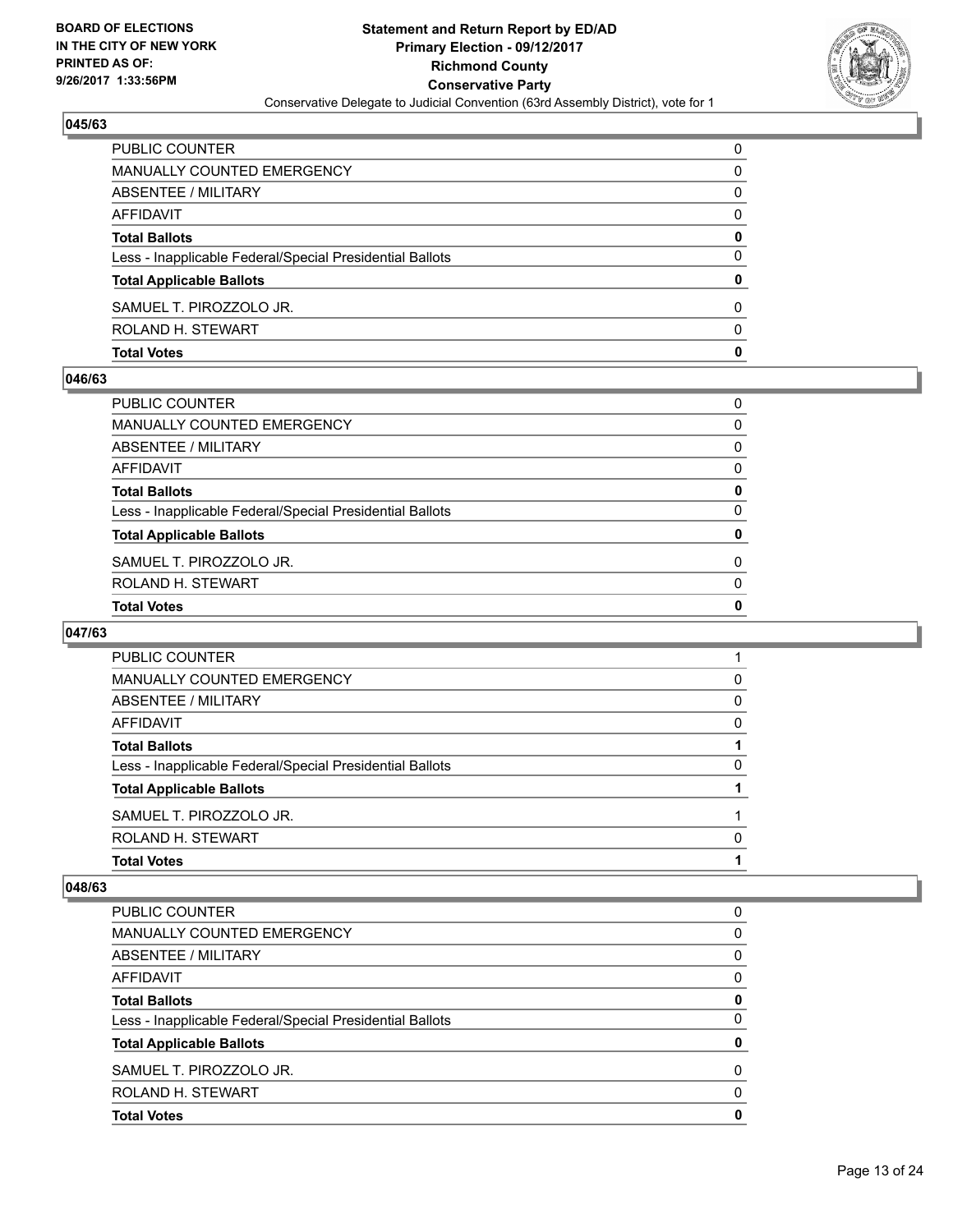

| <b>Total Votes</b>                                       |          |
|----------------------------------------------------------|----------|
| ROLAND H. STEWART                                        | O        |
| SAMUEL T. PIROZZOLO JR.                                  |          |
| <b>Total Applicable Ballots</b>                          |          |
| Less - Inapplicable Federal/Special Presidential Ballots | 0        |
| <b>Total Ballots</b>                                     |          |
| AFFIDAVIT                                                | 0        |
| <b>ABSENTEE / MILITARY</b>                               |          |
| MANUALLY COUNTED EMERGENCY                               | 0        |
| PUBLIC COUNTER                                           | $\Omega$ |

#### **050/63**

| $\mathbf{0}$<br>$\mathbf{0}$ |
|------------------------------|
|                              |
|                              |
| 0                            |
| 0                            |
| $\mathbf{0}$                 |
| 0                            |
| $\mathbf{0}$                 |
| $\mathbf{0}$                 |
| $\Omega$                     |
| 0                            |
|                              |

# **051/63**

| <b>Total Votes</b>                                       | 0        |
|----------------------------------------------------------|----------|
| ROLAND H. STEWART                                        | $\Omega$ |
| SAMUEL T. PIROZZOLO JR.                                  | $\Omega$ |
| <b>Total Applicable Ballots</b>                          | 0        |
| Less - Inapplicable Federal/Special Presidential Ballots | $\Omega$ |
| <b>Total Ballots</b>                                     | 0        |
| AFFIDAVIT                                                | 0        |
| ABSENTEE / MILITARY                                      | 0        |
| MANUALLY COUNTED EMERGENCY                               | 0        |
| <b>PUBLIC COUNTER</b>                                    | 0        |

| <b>Total Votes</b>                                       | 0        |
|----------------------------------------------------------|----------|
| ROLAND H. STEWART                                        | 0        |
| SAMUEL T. PIROZZOLO JR.                                  | $\Omega$ |
| <b>Total Applicable Ballots</b>                          | 0        |
| Less - Inapplicable Federal/Special Presidential Ballots | 0        |
| <b>Total Ballots</b>                                     | 0        |
| AFFIDAVIT                                                | 0        |
| ABSENTEE / MILITARY                                      | 0        |
| MANUALLY COUNTED EMERGENCY                               | 0        |
| <b>PUBLIC COUNTER</b>                                    | 0        |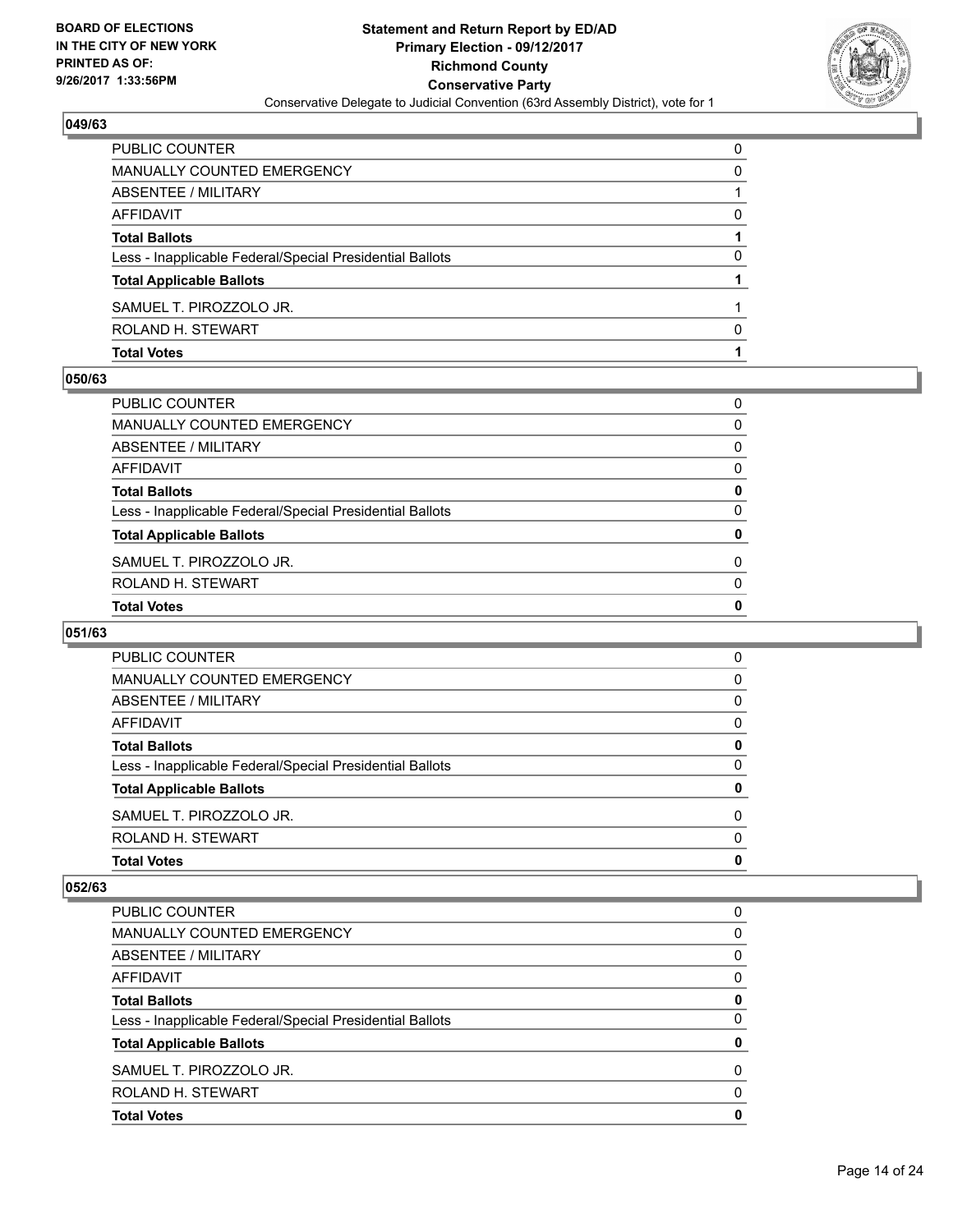

| <b>Total Votes</b>                                       | 0        |
|----------------------------------------------------------|----------|
| ROLAND H. STEWART                                        | 0        |
| SAMUEL T. PIROZZOLO JR.                                  | 0        |
| <b>Total Applicable Ballots</b>                          | 0        |
| Less - Inapplicable Federal/Special Presidential Ballots | 0        |
| <b>Total Ballots</b>                                     | 0        |
| AFFIDAVIT                                                | $\Omega$ |
| ABSENTEE / MILITARY                                      | 0        |
| MANUALLY COUNTED EMERGENCY                               | 0        |
| PUBLIC COUNTER                                           | $\Omega$ |

#### **054/63**

| PUBLIC COUNTER                                           | 4            |
|----------------------------------------------------------|--------------|
| MANUALLY COUNTED EMERGENCY                               | 0            |
| ABSENTEE / MILITARY                                      | $\Omega$     |
| AFFIDAVIT                                                | $\mathbf{0}$ |
| Total Ballots                                            | 4            |
| Less - Inapplicable Federal/Special Presidential Ballots | $\mathbf{0}$ |
| <b>Total Applicable Ballots</b>                          | 4            |
| SAMUEL T. PIROZZOLO JR.                                  | 4            |
| ROLAND H. STEWART                                        | $\Omega$     |
| <b>Total Votes</b>                                       | 4            |
|                                                          |              |

### **055/63**

| 0        |
|----------|
| $\Omega$ |
| 0        |
| 0        |
| 0        |
| 0        |
| $\Omega$ |
| 0        |
| 0        |
| $\Omega$ |
|          |

| <b>Total Votes</b>                                       | 0        |
|----------------------------------------------------------|----------|
| ROLAND H. STEWART                                        | 0        |
| SAMUEL T. PIROZZOLO JR.                                  | $\Omega$ |
| <b>Total Applicable Ballots</b>                          | 0        |
| Less - Inapplicable Federal/Special Presidential Ballots | 0        |
| <b>Total Ballots</b>                                     | 0        |
| AFFIDAVIT                                                | 0        |
| ABSENTEE / MILITARY                                      | 0        |
| MANUALLY COUNTED EMERGENCY                               | 0        |
| <b>PUBLIC COUNTER</b>                                    | 0        |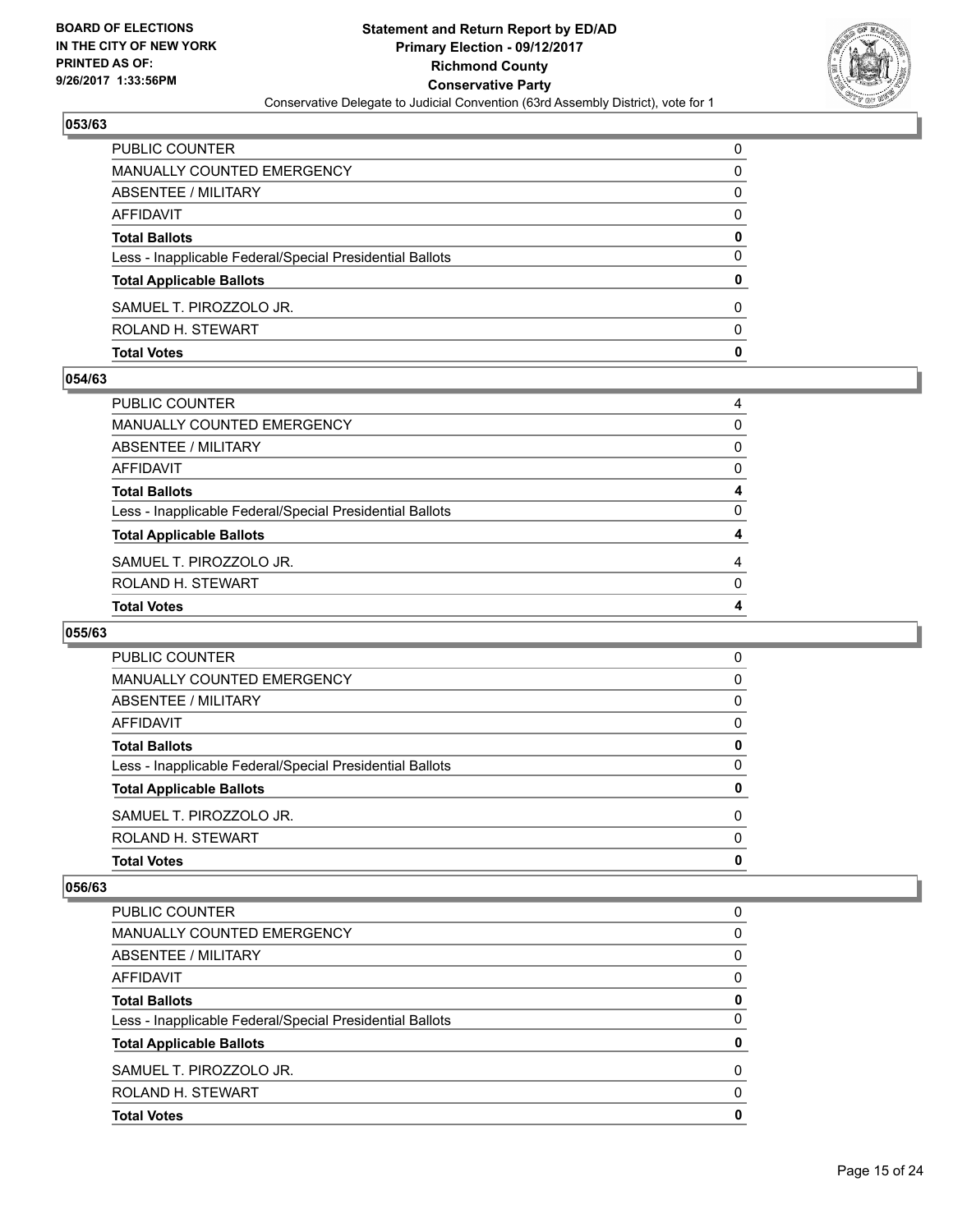

| <b>Total Votes</b>                                       |              |
|----------------------------------------------------------|--------------|
| ROLAND H. STEWART                                        |              |
| SAMUEL T. PIROZZOLO JR.                                  | <sup>0</sup> |
| <b>Total Applicable Ballots</b>                          |              |
| Less - Inapplicable Federal/Special Presidential Ballots | 0            |
| <b>Total Ballots</b>                                     |              |
| AFFIDAVIT                                                | 0            |
| ABSENTEE / MILITARY                                      | 0            |
| MANUALLY COUNTED EMERGENCY                               | 0            |
| PUBLIC COUNTER                                           |              |

#### **058/63**

| $\mathbf{0}$<br>$\mathbf{0}$ |
|------------------------------|
|                              |
|                              |
| 0                            |
| 0                            |
| $\mathbf{0}$                 |
| 0                            |
| $\mathbf{0}$                 |
| $\mathbf{0}$                 |
| $\Omega$                     |
| 0                            |
|                              |

# **059/63**

| <b>Total Votes</b>                                       | 3        |
|----------------------------------------------------------|----------|
| ROLAND H. STEWART                                        | $\Omega$ |
| SAMUEL T. PIROZZOLO JR.                                  | 3        |
| <b>Total Applicable Ballots</b>                          | 3        |
| Less - Inapplicable Federal/Special Presidential Ballots | 0        |
| <b>Total Ballots</b>                                     | 3        |
| AFFIDAVIT                                                | $\Omega$ |
| ABSENTEE / MILITARY                                      | 0        |
| MANUALLY COUNTED EMERGENCY                               | 0        |
| <b>PUBLIC COUNTER</b>                                    | 3        |

| PUBLIC COUNTER                                           |   |
|----------------------------------------------------------|---|
| MANUALLY COUNTED EMERGENCY                               | 0 |
| ABSENTEE / MILITARY                                      | 0 |
| AFFIDAVIT                                                | 0 |
| <b>Total Ballots</b>                                     |   |
| Less - Inapplicable Federal/Special Presidential Ballots | 0 |
| <b>Total Applicable Ballots</b>                          |   |
| SAMUEL T. PIROZZOLO JR.                                  |   |
| ROLAND H. STEWART                                        | 0 |
| <b>Total Votes</b>                                       |   |
|                                                          |   |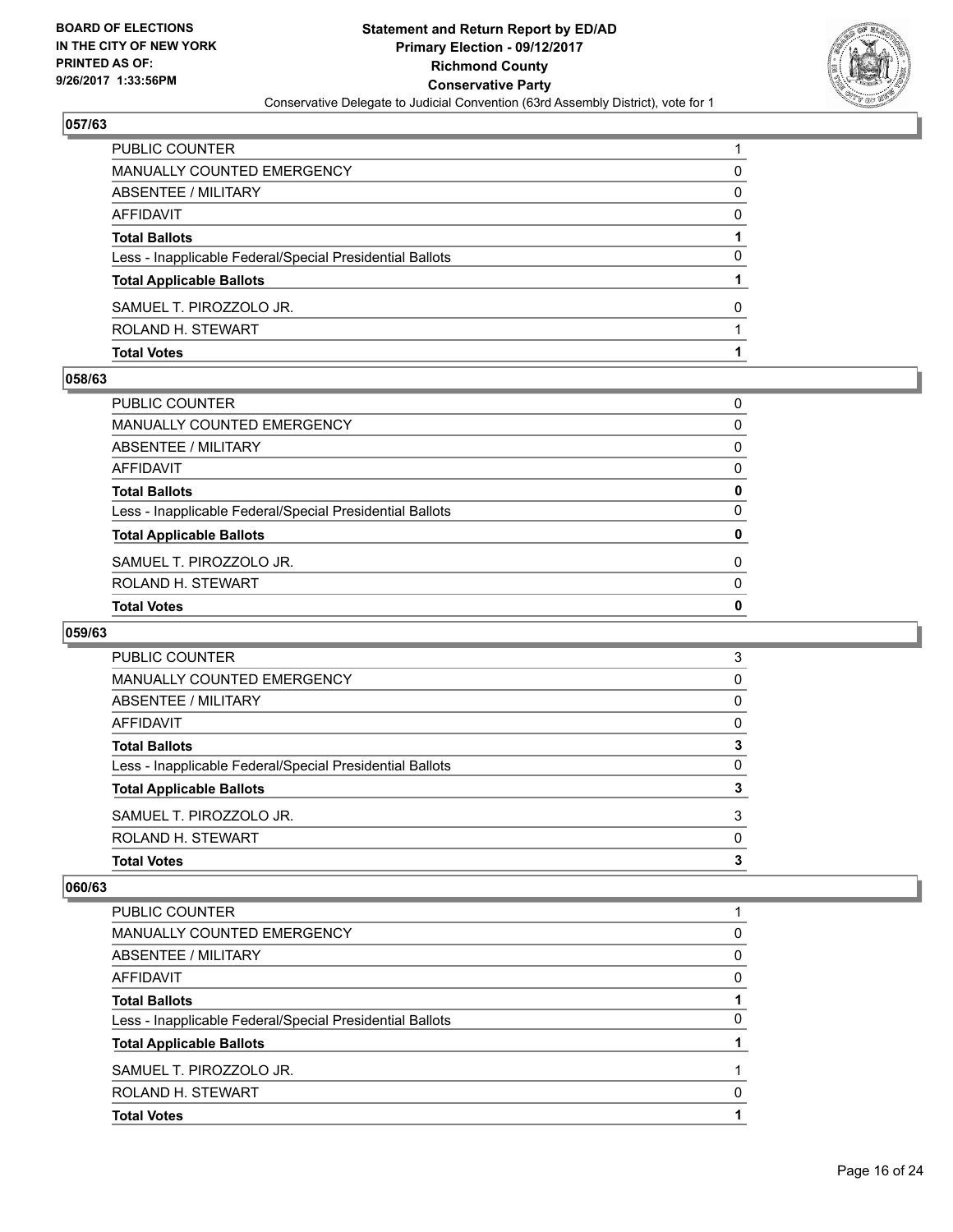

| <b>Total Votes</b>                                       | 0        |
|----------------------------------------------------------|----------|
| ROLAND H. STEWART                                        | 0        |
| SAMUEL T. PIROZZOLO JR.                                  | 0        |
| <b>Total Applicable Ballots</b>                          | 0        |
| Less - Inapplicable Federal/Special Presidential Ballots | 0        |
| <b>Total Ballots</b>                                     | 0        |
| AFFIDAVIT                                                | $\Omega$ |
| <b>ABSENTEE / MILITARY</b>                               | 0        |
| MANUALLY COUNTED EMERGENCY                               | 0        |
| PUBLIC COUNTER                                           | $\Omega$ |

#### **062/63**

| PUBLIC COUNTER                                           |          |
|----------------------------------------------------------|----------|
| MANUALLY COUNTED EMERGENCY                               | 0        |
| ABSENTEE / MILITARY                                      | $\Omega$ |
| AFFIDAVIT                                                | 0        |
| <b>Total Ballots</b>                                     |          |
| Less - Inapplicable Federal/Special Presidential Ballots | 0        |
| <b>Total Applicable Ballots</b>                          |          |
| SAMUEL T. PIROZZOLO JR.                                  |          |
| ROLAND H. STEWART                                        | $\Omega$ |
| <b>Total Votes</b>                                       |          |
|                                                          |          |

# **063/63**

| <b>Total Votes</b>                                       |          |
|----------------------------------------------------------|----------|
| ROLAND H. STEWART                                        | 0        |
| SAMUEL T. PIROZZOLO JR.                                  |          |
| <b>Total Applicable Ballots</b>                          |          |
| Less - Inapplicable Federal/Special Presidential Ballots | $\Omega$ |
| <b>Total Ballots</b>                                     |          |
| AFFIDAVIT                                                | $\Omega$ |
| ABSENTEE / MILITARY                                      | 0        |
| MANUALLY COUNTED EMERGENCY                               | 0        |
| <b>PUBLIC COUNTER</b>                                    |          |

| PUBLIC COUNTER                                           | 2 |
|----------------------------------------------------------|---|
| <b>MANUALLY COUNTED EMERGENCY</b>                        | 0 |
| ABSENTEE / MILITARY                                      | 0 |
| AFFIDAVIT                                                | 0 |
| <b>Total Ballots</b>                                     | 2 |
| Less - Inapplicable Federal/Special Presidential Ballots | 0 |
| <b>Total Applicable Ballots</b>                          | 2 |
| SAMUEL T. PIROZZOLO JR.                                  |   |
| ROLAND H. STEWART                                        | 0 |
| <b>Total Votes</b>                                       |   |
| Unrecorded                                               |   |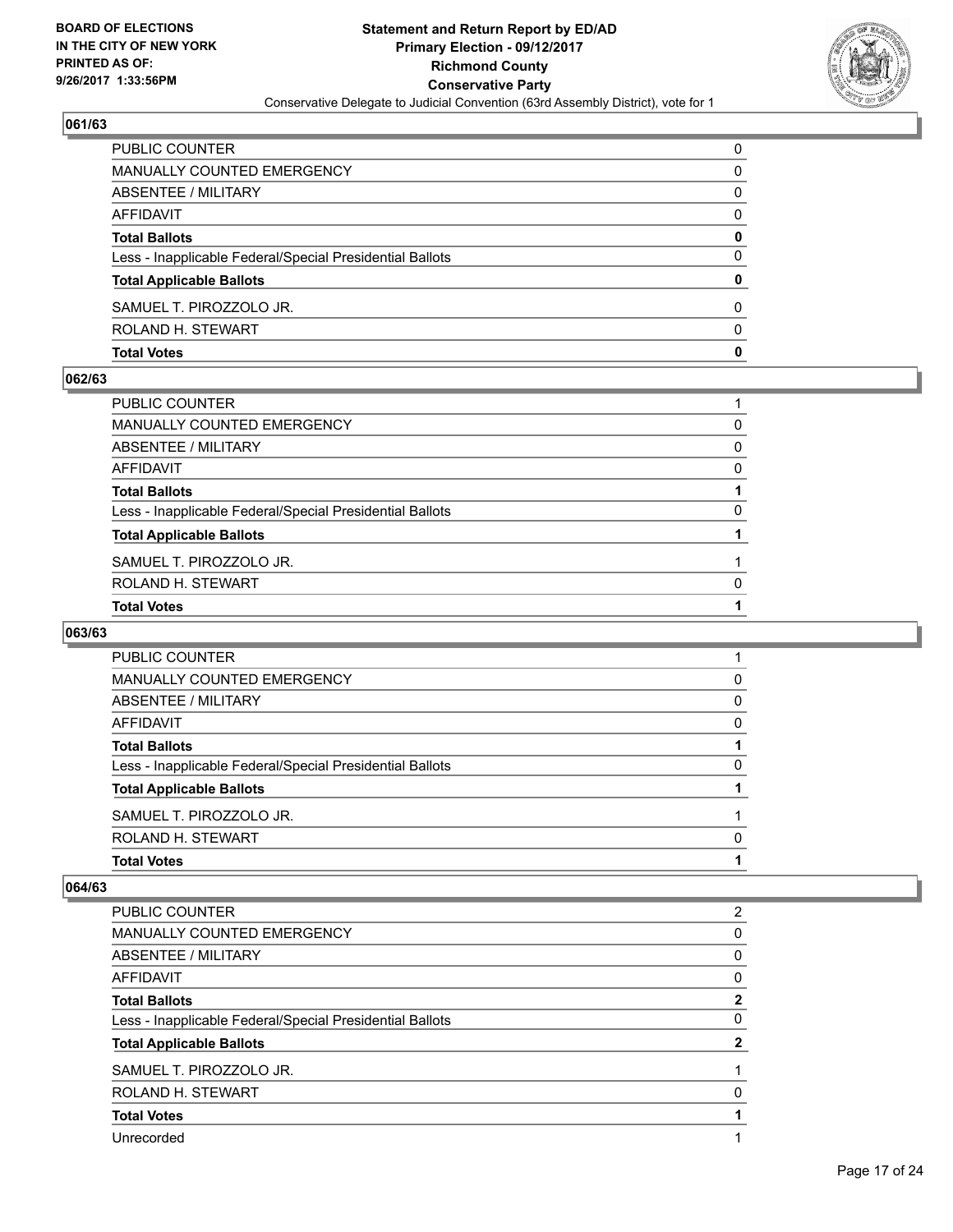

| <b>Total Votes</b>                                       | $\mathbf 0$ |
|----------------------------------------------------------|-------------|
| ROLAND H. STEWART                                        | 0           |
| SAMUEL T. PIROZZOLO JR.                                  | 0           |
| <b>Total Applicable Ballots</b>                          | 0           |
| Less - Inapplicable Federal/Special Presidential Ballots | $\Omega$    |
| <b>Total Ballots</b>                                     | 0           |
| AFFIDAVIT                                                | $\Omega$    |
| ABSENTEE / MILITARY                                      | 0           |
| MANUALLY COUNTED EMERGENCY                               | 0           |
| PUBLIC COUNTER                                           | $\Omega$    |

#### **066/63**

| <b>Total Votes</b>                                       | 2              |
|----------------------------------------------------------|----------------|
| ROLAND H. STEWART                                        |                |
| SAMUEL T. PIROZZOLO JR.                                  |                |
| <b>Total Applicable Ballots</b>                          | $\overline{2}$ |
| Less - Inapplicable Federal/Special Presidential Ballots | $\mathbf{0}$   |
| <b>Total Ballots</b>                                     | $\overline{2}$ |
| AFFIDAVIT                                                | $\mathbf{0}$   |
| ABSENTEE / MILITARY                                      | $\mathbf{0}$   |
| MANUALLY COUNTED EMERGENCY                               | 0              |
| PUBLIC COUNTER                                           | 2              |
|                                                          |                |

# **067/63**

| <b>Total Votes</b>                                       |          |
|----------------------------------------------------------|----------|
| ROLAND H. STEWART                                        | 0        |
| SAMUEL T. PIROZZOLO JR.                                  |          |
| <b>Total Applicable Ballots</b>                          |          |
| Less - Inapplicable Federal/Special Presidential Ballots | $\Omega$ |
| <b>Total Ballots</b>                                     |          |
| AFFIDAVIT                                                | $\Omega$ |
| ABSENTEE / MILITARY                                      | 0        |
| MANUALLY COUNTED EMERGENCY                               | 0        |
| <b>PUBLIC COUNTER</b>                                    |          |

| PUBLIC COUNTER                                           | 0 |
|----------------------------------------------------------|---|
| MANUALLY COUNTED EMERGENCY                               | 0 |
| ABSENTEE / MILITARY                                      |   |
| AFFIDAVIT                                                | 0 |
| <b>Total Ballots</b>                                     |   |
| Less - Inapplicable Federal/Special Presidential Ballots | 0 |
| <b>Total Applicable Ballots</b>                          |   |
| SAMUEL T. PIROZZOLO JR.                                  | O |
| ROLAND H. STEWART                                        |   |
| <b>Total Votes</b>                                       |   |
|                                                          |   |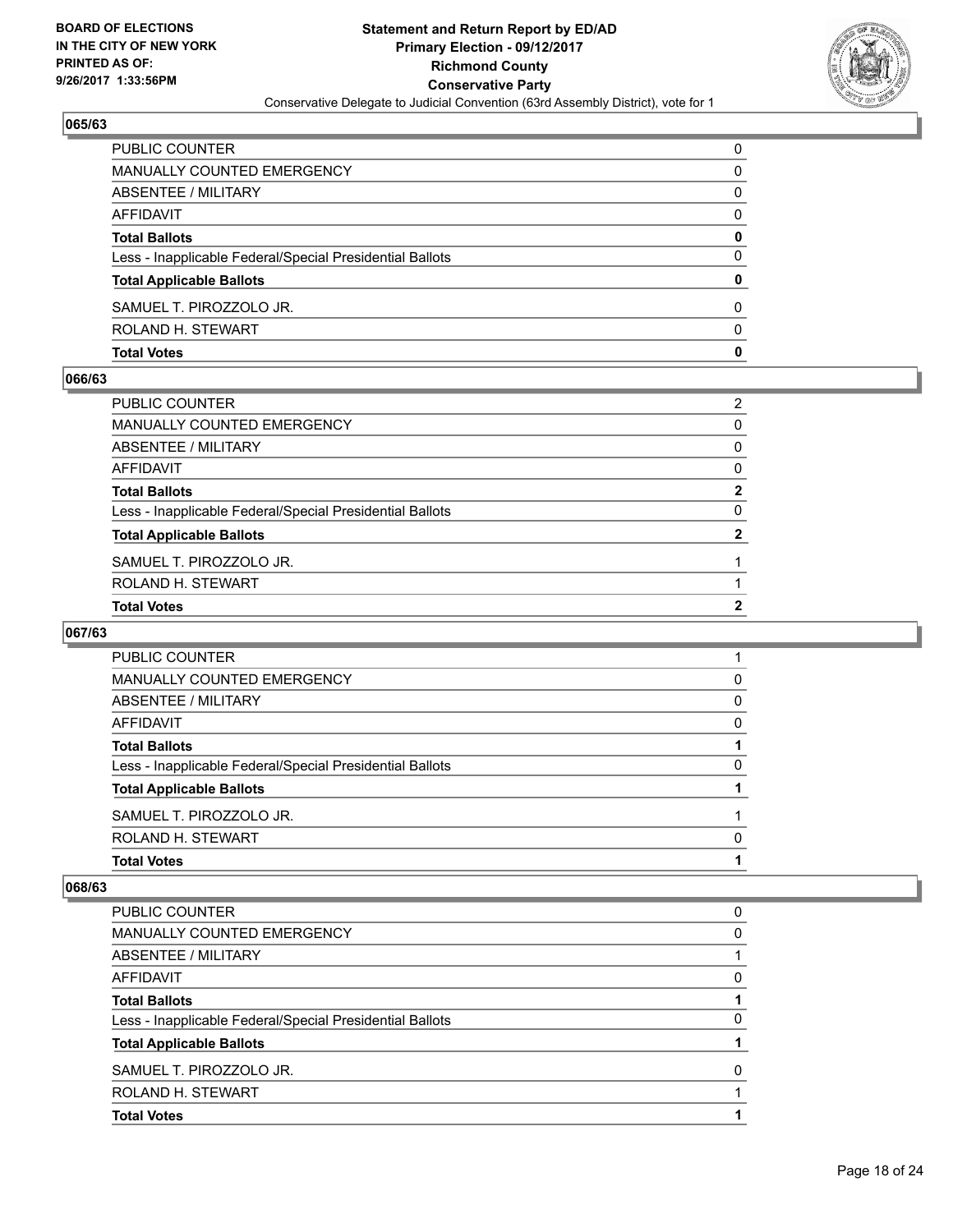

| <b>Total Votes</b>                                       | $\mathbf 0$ |
|----------------------------------------------------------|-------------|
| ROLAND H. STEWART                                        | 0           |
| SAMUEL T. PIROZZOLO JR.                                  | 0           |
| <b>Total Applicable Ballots</b>                          | 0           |
| Less - Inapplicable Federal/Special Presidential Ballots | $\Omega$    |
| <b>Total Ballots</b>                                     | 0           |
| AFFIDAVIT                                                | $\Omega$    |
| ABSENTEE / MILITARY                                      | 0           |
| MANUALLY COUNTED EMERGENCY                               | 0           |
| PUBLIC COUNTER                                           | $\Omega$    |

#### **070/63**

| PUBLIC COUNTER                                           | 0            |
|----------------------------------------------------------|--------------|
| MANUALLY COUNTED EMERGENCY                               | $\Omega$     |
| ABSENTEE / MILITARY                                      | $\Omega$     |
| AFFIDAVIT                                                | 0            |
| <b>Total Ballots</b>                                     | 0            |
| Less - Inapplicable Federal/Special Presidential Ballots | $\Omega$     |
| <b>Total Applicable Ballots</b>                          | 0            |
| SAMUEL T. PIROZZOLO JR.                                  | $\mathbf{0}$ |
| ROLAND H. STEWART                                        | $\mathbf{0}$ |
| <b>Total Votes</b>                                       | 0            |
|                                                          |              |

# **071/63**

| <b>Total Votes</b>                                       | 0        |
|----------------------------------------------------------|----------|
| ROLAND H. STEWART                                        | $\Omega$ |
| SAMUEL T. PIROZZOLO JR.                                  | $\Omega$ |
| <b>Total Applicable Ballots</b>                          | 0        |
| Less - Inapplicable Federal/Special Presidential Ballots | $\Omega$ |
| <b>Total Ballots</b>                                     | 0        |
| AFFIDAVIT                                                | 0        |
| ABSENTEE / MILITARY                                      | 0        |
| MANUALLY COUNTED EMERGENCY                               | 0        |
| <b>PUBLIC COUNTER</b>                                    | 0        |

| <b>Total Votes</b>                                       | 2 |
|----------------------------------------------------------|---|
| ROLAND H. STEWART                                        | 0 |
| SAMUEL T. PIROZZOLO JR.                                  | 2 |
| <b>Total Applicable Ballots</b>                          | 2 |
| Less - Inapplicable Federal/Special Presidential Ballots | 0 |
| <b>Total Ballots</b>                                     | 2 |
| AFFIDAVIT                                                | 0 |
| ABSENTEE / MILITARY                                      | 0 |
| MANUALLY COUNTED EMERGENCY                               | 0 |
| <b>PUBLIC COUNTER</b>                                    | 2 |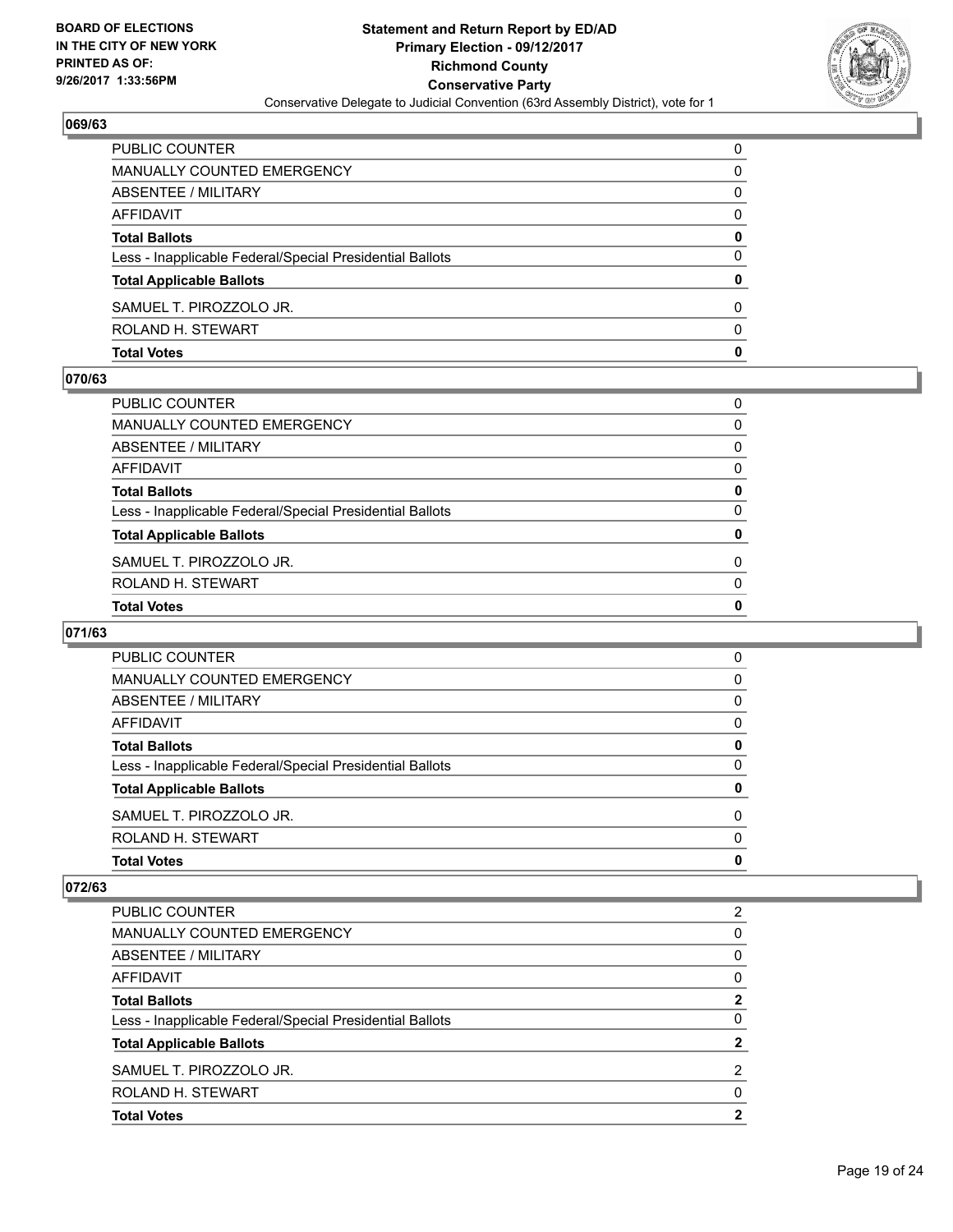

| <b>PUBLIC COUNTER</b>                                    | $\Omega$ |
|----------------------------------------------------------|----------|
| MANUALLY COUNTED EMERGENCY                               | 0        |
| ABSENTEE / MILITARY                                      | 0        |
| <b>AFFIDAVIT</b>                                         | 0        |
| <b>Total Ballots</b>                                     | 0        |
| Less - Inapplicable Federal/Special Presidential Ballots | 0        |
| <b>Total Applicable Ballots</b>                          | 0        |
| SAMUEL T. PIROZZOLO JR.                                  | 0        |
| ROLAND H. STEWART                                        | 0        |
| <b>Total Votes</b>                                       | 0        |

#### **074/63**

| <b>Total Votes</b>                                       | $\mathbf{0}$ |
|----------------------------------------------------------|--------------|
|                                                          |              |
| ROLAND H. STEWART                                        | $\mathbf{0}$ |
| SAMUEL T. PIROZZOLO JR.                                  | $\Omega$     |
| <b>Total Applicable Ballots</b>                          | 0            |
| Less - Inapplicable Federal/Special Presidential Ballots | 0            |
| <b>Total Ballots</b>                                     | 0            |
| AFFIDAVIT                                                | 0            |
| ABSENTEE / MILITARY                                      | $\Omega$     |
| MANUALLY COUNTED EMERGENCY                               | $\Omega$     |
| PUBLIC COUNTER                                           | 0            |
|                                                          |              |

# **075/63**

| <b>Total Votes</b>                                       |          |
|----------------------------------------------------------|----------|
|                                                          | 0        |
| ROLAND H. STEWART                                        | $\Omega$ |
| SAMUEL T. PIROZZOLO JR.                                  | 0        |
| <b>Total Applicable Ballots</b>                          | 0        |
| Less - Inapplicable Federal/Special Presidential Ballots | 0        |
| <b>Total Ballots</b>                                     | 0        |
| AFFIDAVIT                                                | 0        |
| ABSENTEE / MILITARY                                      | 0        |
| MANUALLY COUNTED EMERGENCY                               | 0        |
| <b>PUBLIC COUNTER</b>                                    | 0        |

| <b>Total Votes</b>                                       | 0        |
|----------------------------------------------------------|----------|
| ROLAND H. STEWART                                        | 0        |
| SAMUEL T. PIROZZOLO JR.                                  | $\Omega$ |
| <b>Total Applicable Ballots</b>                          | 0        |
| Less - Inapplicable Federal/Special Presidential Ballots | 0        |
| <b>Total Ballots</b>                                     | 0        |
| AFFIDAVIT                                                | 0        |
| ABSENTEE / MILITARY                                      | 0        |
| MANUALLY COUNTED EMERGENCY                               | 0        |
| <b>PUBLIC COUNTER</b>                                    | 0        |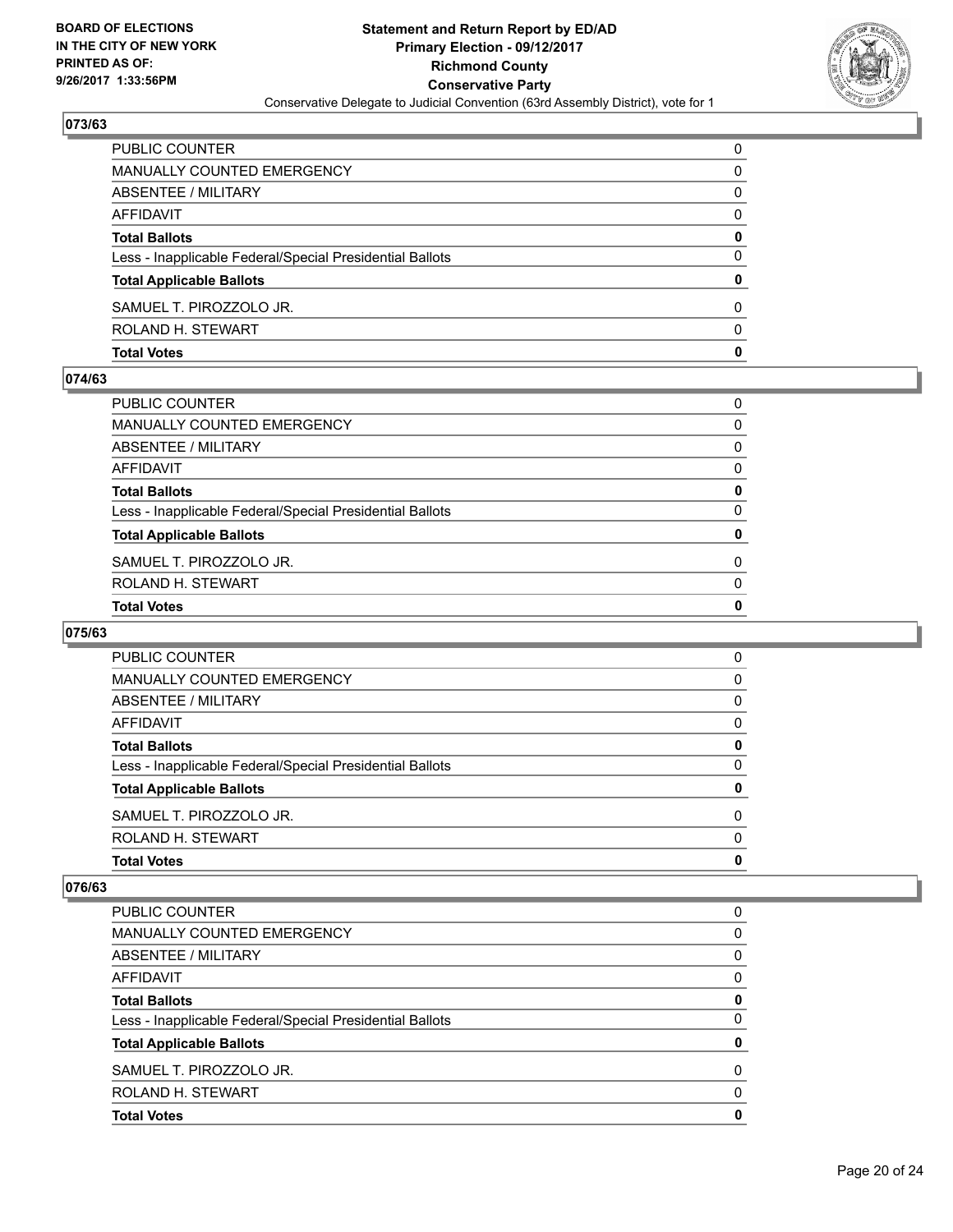

| PUBLIC COUNTER                                           | $\Omega$ |
|----------------------------------------------------------|----------|
| MANUALLY COUNTED EMERGENCY                               | 0        |
| ABSENTEE / MILITARY                                      | 0        |
| AFFIDAVIT                                                | 0        |
| <b>Total Ballots</b>                                     | 0        |
| Less - Inapplicable Federal/Special Presidential Ballots | $\Omega$ |
| <b>Total Applicable Ballots</b>                          | 0        |
| SAMUEL T. PIROZZOLO JR.                                  | $\Omega$ |
| ROLAND H. STEWART                                        | $\Omega$ |
| <b>Total Votes</b>                                       | 0        |

#### **078/63**

| PUBLIC COUNTER                                           |          |
|----------------------------------------------------------|----------|
| MANUALLY COUNTED EMERGENCY                               | 0        |
| ABSENTEE / MILITARY                                      | $\Omega$ |
| AFFIDAVIT                                                | 0        |
| <b>Total Ballots</b>                                     |          |
| Less - Inapplicable Federal/Special Presidential Ballots | 0        |
| <b>Total Applicable Ballots</b>                          |          |
| SAMUEL T. PIROZZOLO JR.                                  |          |
| ROLAND H. STEWART                                        | $\Omega$ |
| <b>Total Votes</b>                                       |          |
|                                                          |          |

# **079/63**

| <b>Total Votes</b>                                       | 0        |
|----------------------------------------------------------|----------|
| ROLAND H. STEWART                                        | $\Omega$ |
| SAMUEL T. PIROZZOLO JR.                                  | 0        |
| <b>Total Applicable Ballots</b>                          | 0        |
| Less - Inapplicable Federal/Special Presidential Ballots | $\Omega$ |
| <b>Total Ballots</b>                                     | 0        |
| AFFIDAVIT                                                | $\Omega$ |
| ABSENTEE / MILITARY                                      | 0        |
| <b>MANUALLY COUNTED EMERGENCY</b>                        | 0        |
| <b>PUBLIC COUNTER</b>                                    | 0        |

| <b>PUBLIC COUNTER</b>                                    | 2        |
|----------------------------------------------------------|----------|
| MANUALLY COUNTED EMERGENCY                               | 0        |
| ABSENTEE / MILITARY                                      | 0        |
| AFFIDAVIT                                                | 0        |
| <b>Total Ballots</b>                                     | 2        |
| Less - Inapplicable Federal/Special Presidential Ballots | 0        |
| <b>Total Applicable Ballots</b>                          | 2        |
| SAMUEL T. PIROZZOLO JR.                                  | 2        |
| ROLAND H. STEWART                                        | $\Omega$ |
| <b>Total Votes</b>                                       | 2        |
|                                                          |          |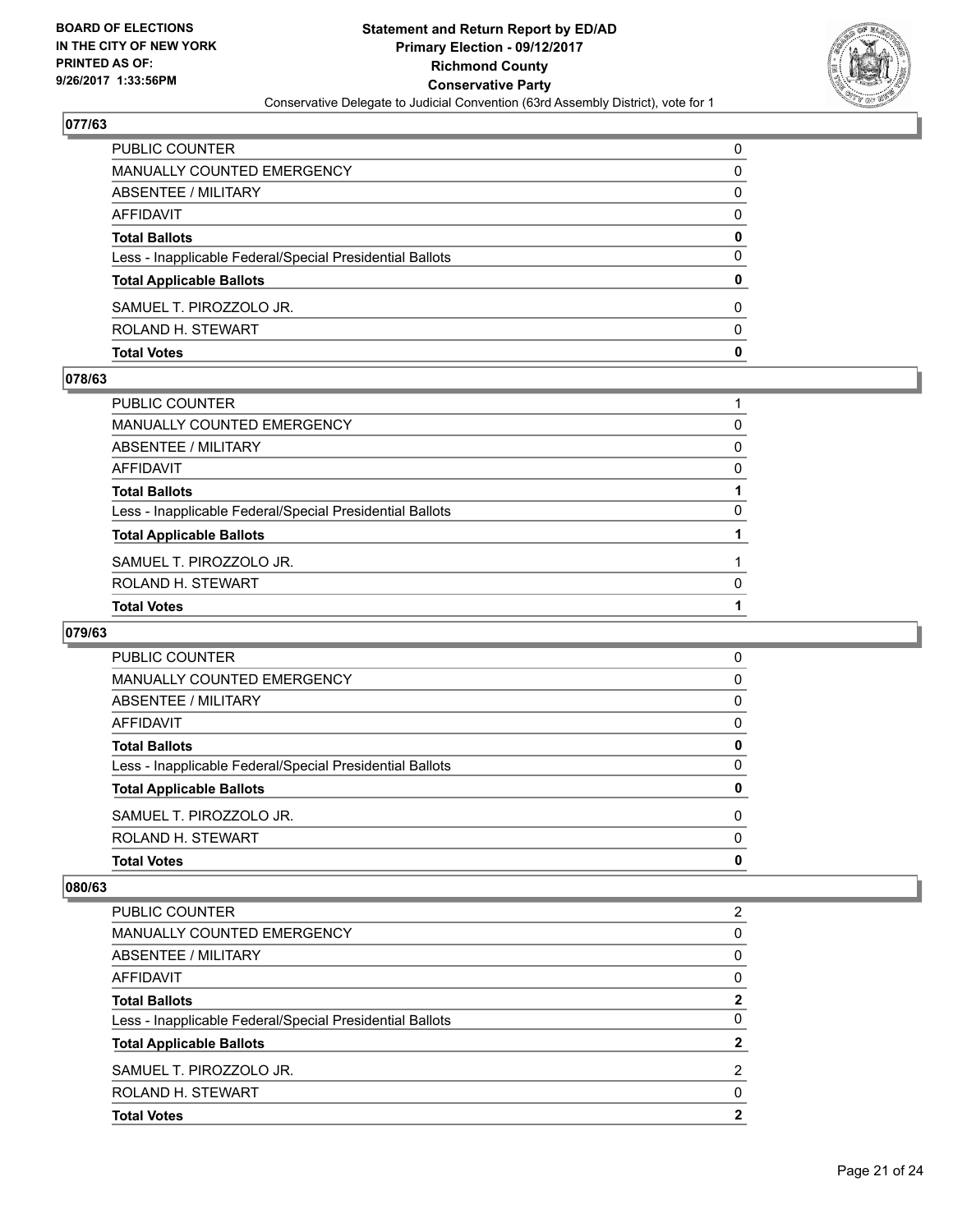

| <b>PUBLIC COUNTER</b>                                    | $\Omega$ |
|----------------------------------------------------------|----------|
| MANUALLY COUNTED EMERGENCY                               | 0        |
| ABSENTEE / MILITARY                                      | 0        |
| <b>AFFIDAVIT</b>                                         | 0        |
| <b>Total Ballots</b>                                     | 0        |
| Less - Inapplicable Federal/Special Presidential Ballots | 0        |
| <b>Total Applicable Ballots</b>                          | 0        |
| SAMUEL T. PIROZZOLO JR.                                  | 0        |
| ROLAND H. STEWART                                        | 0        |
| <b>Total Votes</b>                                       | 0        |

#### **082/63**

| PUBLIC COUNTER                                           | 0        |
|----------------------------------------------------------|----------|
| MANUALLY COUNTED EMERGENCY                               | 0        |
| ABSENTEE / MILITARY                                      |          |
| AFFIDAVIT                                                | 0        |
| Total Ballots                                            |          |
| Less - Inapplicable Federal/Special Presidential Ballots | 0        |
| <b>Total Applicable Ballots</b>                          |          |
| SAMUEL T. PIROZZOLO JR.                                  |          |
| ROLAND H. STEWART                                        | $\Omega$ |
| <b>Total Votes</b>                                       |          |
|                                                          |          |

### **083/63**

| <b>Total Votes</b>                                       |          |
|----------------------------------------------------------|----------|
|                                                          | 0        |
| ROLAND H. STEWART                                        | $\Omega$ |
| SAMUEL T. PIROZZOLO JR.                                  | 0        |
| <b>Total Applicable Ballots</b>                          | 0        |
| Less - Inapplicable Federal/Special Presidential Ballots | 0        |
| <b>Total Ballots</b>                                     | 0        |
| AFFIDAVIT                                                | 0        |
| ABSENTEE / MILITARY                                      | 0        |
| MANUALLY COUNTED EMERGENCY                               | 0        |
| <b>PUBLIC COUNTER</b>                                    | 0        |

| <b>PUBLIC COUNTER</b>                                    | 2        |
|----------------------------------------------------------|----------|
| MANUALLY COUNTED EMERGENCY                               | 0        |
| ABSENTEE / MILITARY                                      | 0        |
| AFFIDAVIT                                                | 0        |
| <b>Total Ballots</b>                                     | 2        |
| Less - Inapplicable Federal/Special Presidential Ballots | 0        |
| <b>Total Applicable Ballots</b>                          | 2        |
| SAMUEL T. PIROZZOLO JR.                                  | 2        |
| ROLAND H. STEWART                                        | $\Omega$ |
| <b>Total Votes</b>                                       | 2        |
|                                                          |          |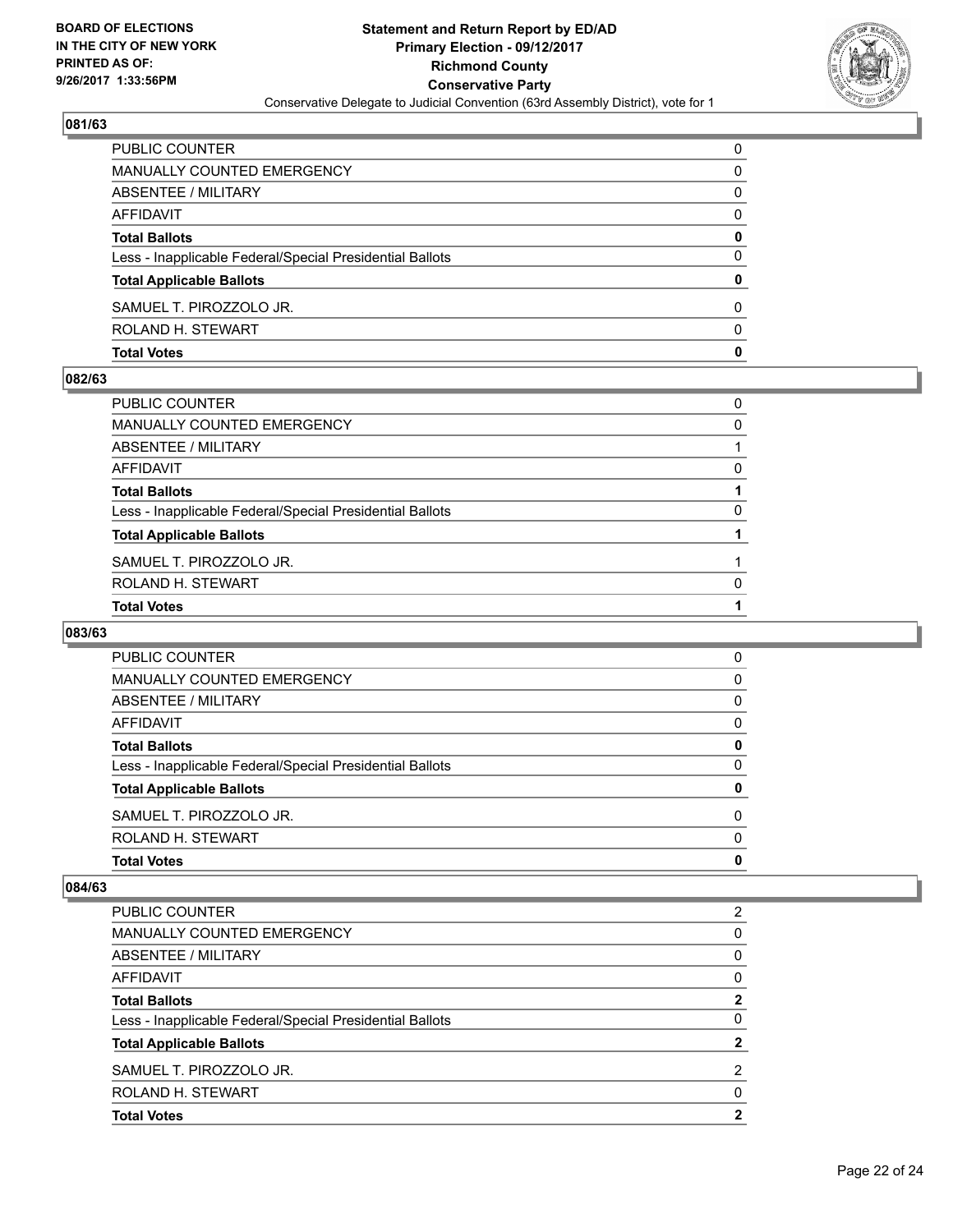

**Service Service**  $\overline{\phantom{a}}$ 

| 0 |
|---|
|   |
|   |
|   |
|   |
|   |
|   |
|   |
|   |
|   |
|   |
|   |